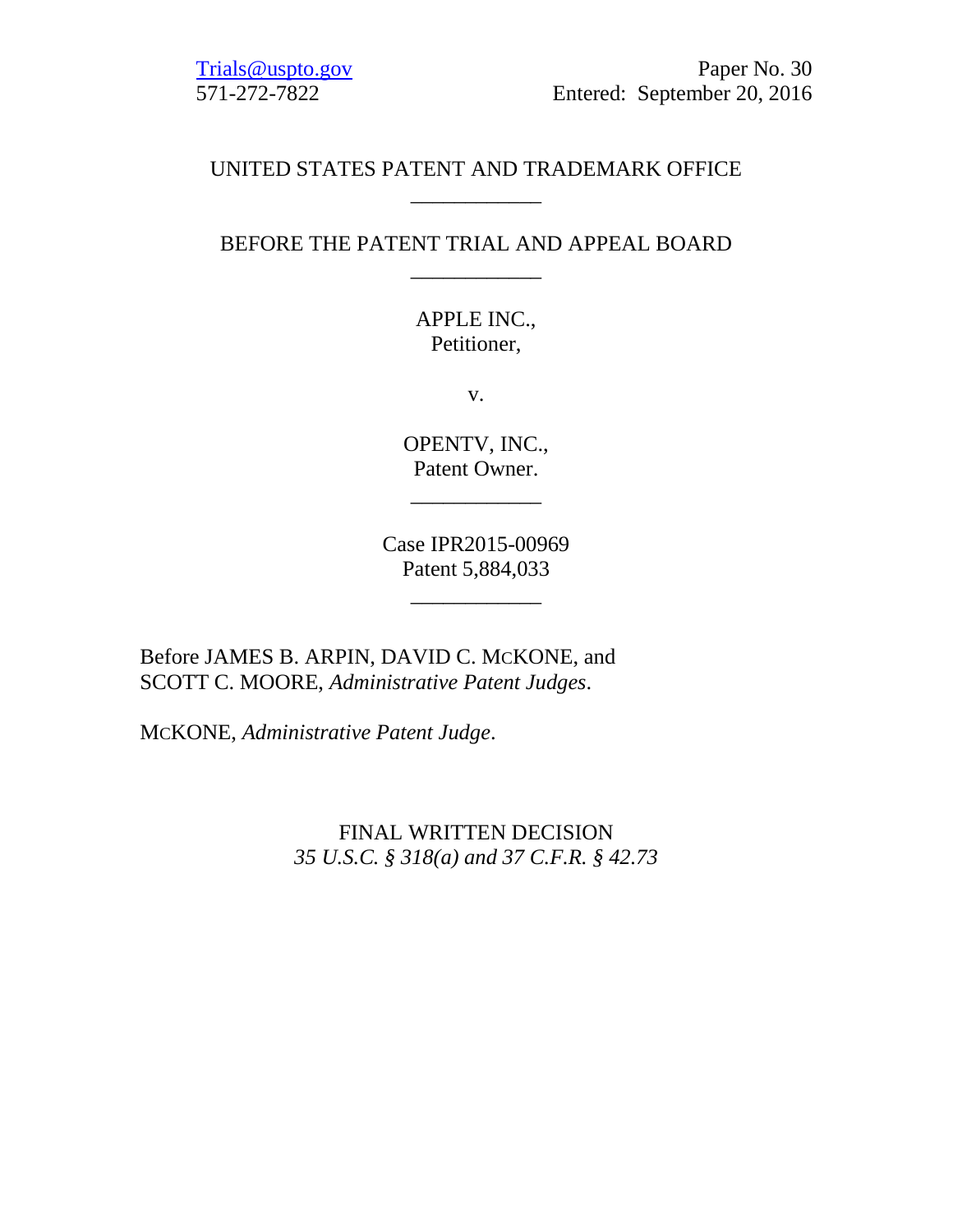#### I. INTRODUCTION

#### *A. Background*

Apple Inc. ("Petitioner") filed a Petition (Paper 1, "Pet.") to institute an *inter partes* review of claims 1, 2, 9, 15, and 23 of U.S. Patent No. 5,884,033 (Ex. 1001, "the '033 patent"). OpenTV, Inc. ("Patent Owner") filed a Preliminary Response (Paper 6, "Prelim. Resp."). Pursuant to 35 U.S.C. § 314, in our Decision to Institute (Paper 8, "Dec."), we instituted this proceeding as to each of the challenged claims.

After institution, Patent Owner filed a Patent Owner's Response (Paper 14, "PO Resp."), and Petitioner filed a Reply to the Patent Owner's Response (Paper 16, "Reply"). An oral argument was held on June 21, 2016, and a transcript of that hearing is part of this record. Paper 21 ("Tr.").

Petitioner relies on the testimony of Charles D. Knutson, Ph.D. Ex. 1010 ("Knutson. Decl."). Patent Owner relies on the testimony of Justin D. Tygar, Ph.D. Ex. 2002 ("Tygar Decl.").

We have jurisdiction under 35 U.S.C. § 6(c). This Decision is a final written decision under 35 U.S.C. § 318(a) as to the patentability of the challenged claims. Based on the record before us, Petitioner has not demonstrated, by a preponderance of the evidence, that any challenged claim of the '033 patent is unpatentable.

#### *B. Related Matter*

The '033 patent has been asserted in *OpenTV, Inc. v. Apple, Inc.*, Case No. 3:14-cv-01622-HSG (N.D. Cal.) ("District Court Litigation"). Pet. 2; Paper 5, 2.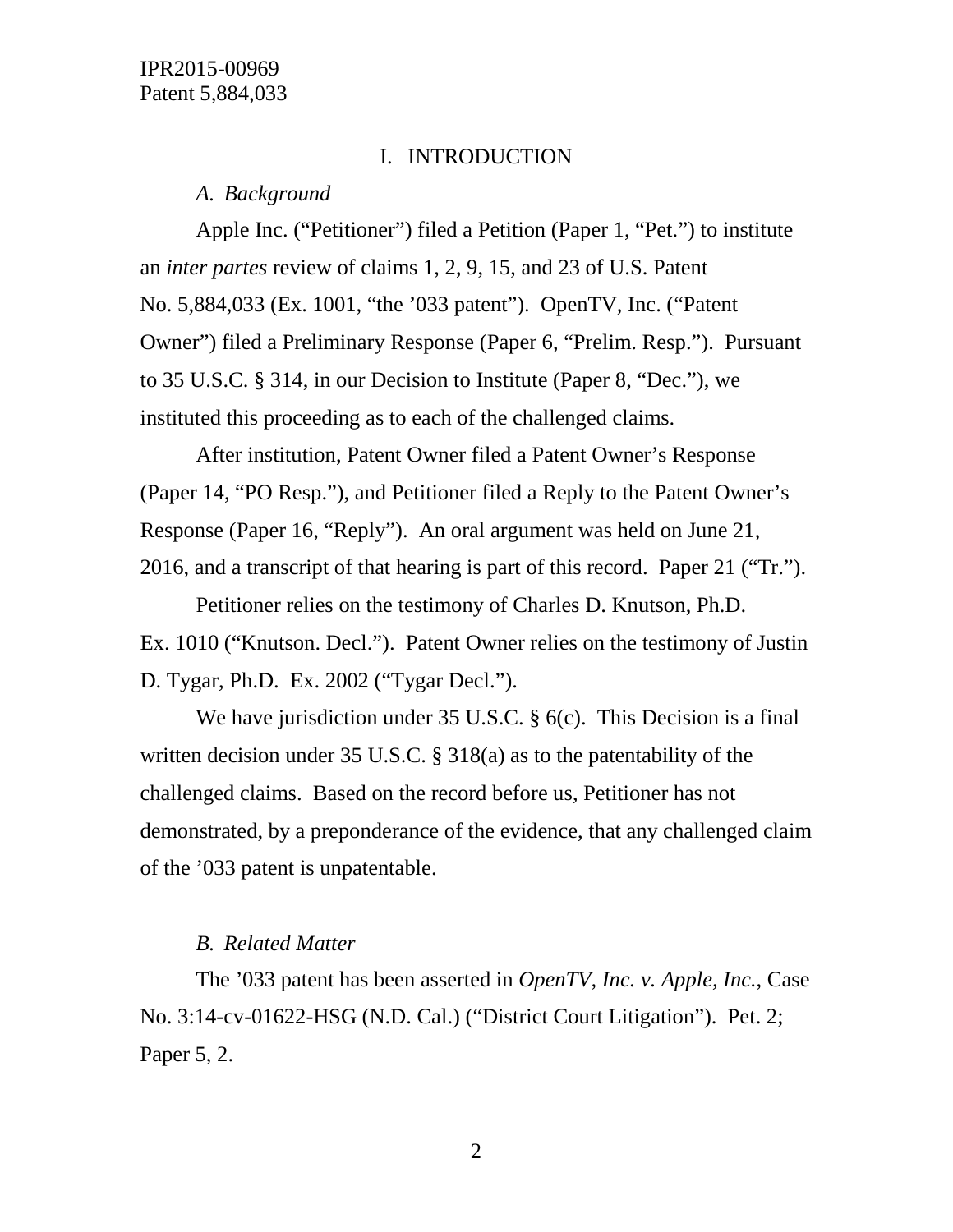# *C. The Instituted Grounds*

We instituted a trial on the following grounds (Dec. 31):

Claims 1, 2, 15, and 23, under 35 U.S.C. § 102(e), as anticipated by

U.S. Patent No. 5,790,554, issued August 4, 1998 ("Pitcher"); and

Claim 9, under 35 U.S.C. § 103(a), as obvious over Pitcher.

#### II. ANALYSIS

## *A. The '033 Patent*

The '033 patent describes techniques for filtering material transmitted over the Internet, for example to block access to materials that users might find objectionable. Ex. 1001, 1:11–30. Figure 2, reproduced below, illustrates an example:

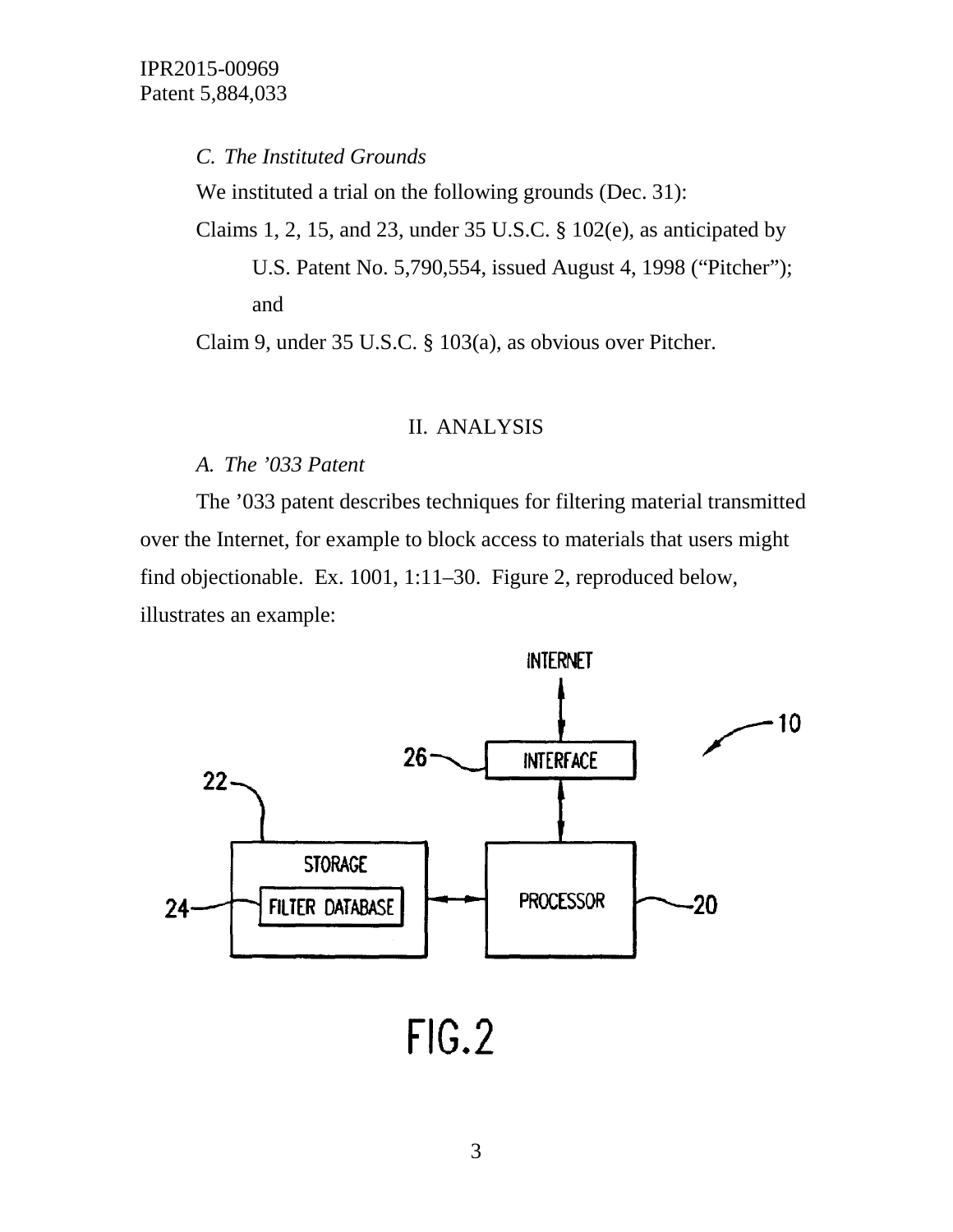Figure 2 is a block diagram of a client computer system with a filtering system. *Id.* at 2:26–27.

To access a website, a user, at client computer 10, transmits a uniform resource locator ("URL") to a domain name server ("DNS"), which looks up a domain name corresponding to the URL and returns to the client an Internet Protocol ("IP") address for the website. *Id.* at 2:63–3:17. Ordinarily, the client then opens a Transmission Control Protocol ("TCP") data stream and uses this IP address to communicate with the website. *Id.* at 3:18–19.

As shown in Figure 2, client 10 communicates with the Internet through interface 26. *Id.* at 3:50–51. The '033 patent describes a convention to which interface 26 conforms, whereby certain default ports are associated with certain protocols (e.g., Hypertext Transfer Protocol ("HTTP") communications are transmitted through port 80). *Id.* at 3:50–54. Client 10 includes processor 20, which processes a filtering system for filtering communications through interface 26. *Id.* at 3:42–45. Processor 20 is coupled to storage 22 that stores filter database 24. *Id.* at 3:42–49.

Filter database 24 stores lists of filters identified as "ALLOW" and "BLOCK" filters, preferably having fields for port number and IP address, for allowing and blocking transmissions. *Id.* at 3:64–4:1. Each filter has a field for specifying an action the client takes, if that filter is retrieved. *Id.* at 4:12–14. The filters are divided into two groups: (1) direct action filters, which are scanned first and whose "actions are carried out immediately," that "indicate that the system should unconditionally allow or unconditionally block the transmission"; and (2) deferred action filters that have additional fields specifying conditions that must be met before action is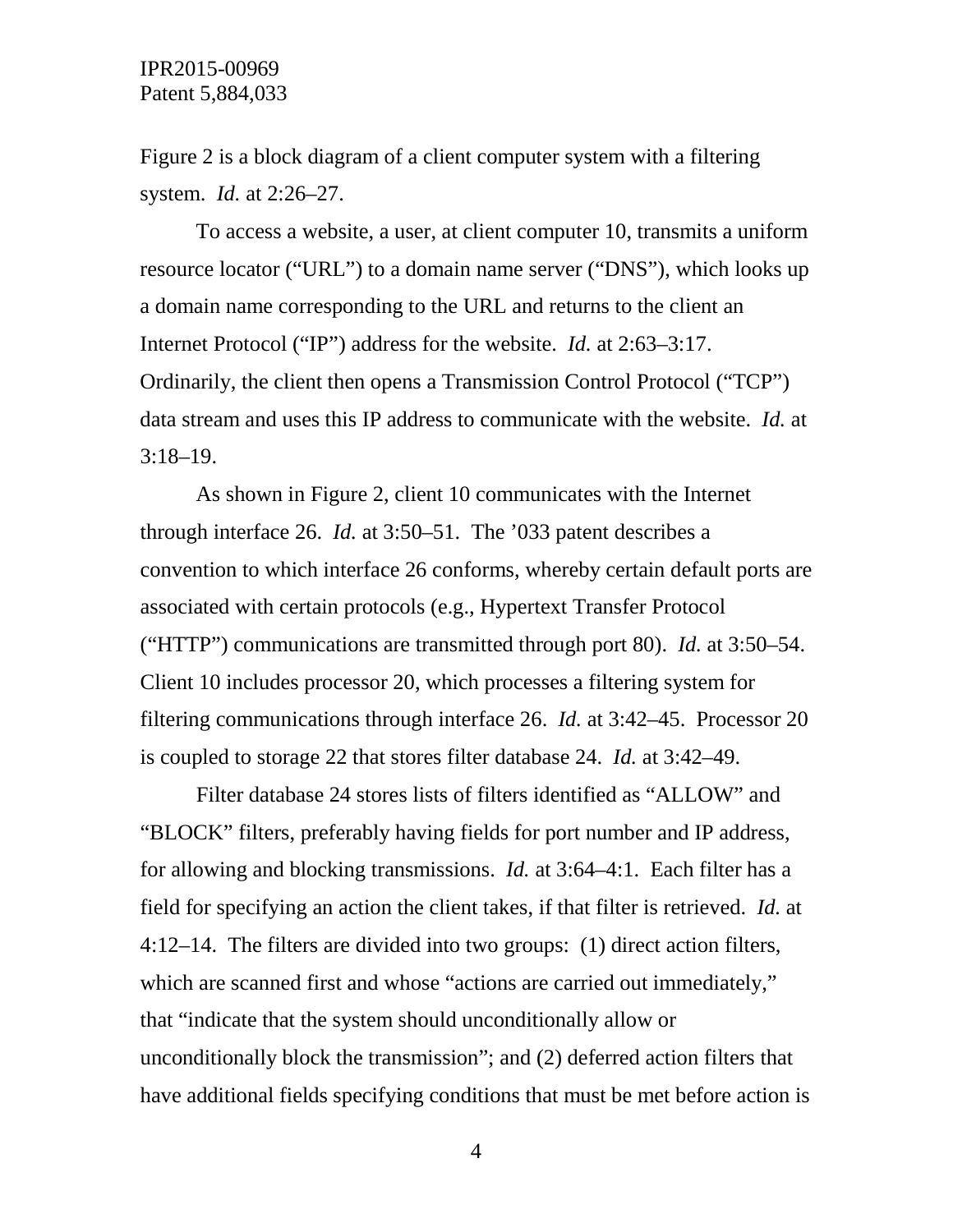taken (e.g., a message contains a keyword or matches a filter pattern, such as a string of characters). *Id.* at 4:14–21, 4:65–5:19.

Claim 1, reproduced below, is illustrative of the claimed subject matter:

1. A method for communicating with servers over the Internet to prevent or allow access to Internet sites, the method comprising computer-implemented steps of:

- (a) opening a data stream to send a message through an interface to an Internet server;
- (b) maintaining a database of filtering information comprising a table of filters, said table comprising

(1) filters specifying immediate action, and

(2) filters specifying deferred action;

- (c) comparing information in the message to filtering information in at least one of said filters specifying immediate action and said filters specifying deferred action; and
- (d) determining whether to prevent or allow the outgoing transmission of the message based on the comparison.

# *B. Claim Construction*

Ordinarily, we interpret claims of an unexpired patent using the broadest reasonable construction in light of the specification of the patent in which they appear. *See* 37 C.F.R. § 42.100(b); *Cuozzo Speed Techs., LLC v. Lee*, 136 S. Ct. 2131, 2144–45 (2016). Nevertheless, the '033 patent is expired. Tr. 10:8–10. "[T]he Board's review of the claims of an expired patent is similar to that of a district court's review." *In re Rambus Inc.*, 694 F.3d 42, 46 (Fed. Cir. 2012) (internal citations omitted). District courts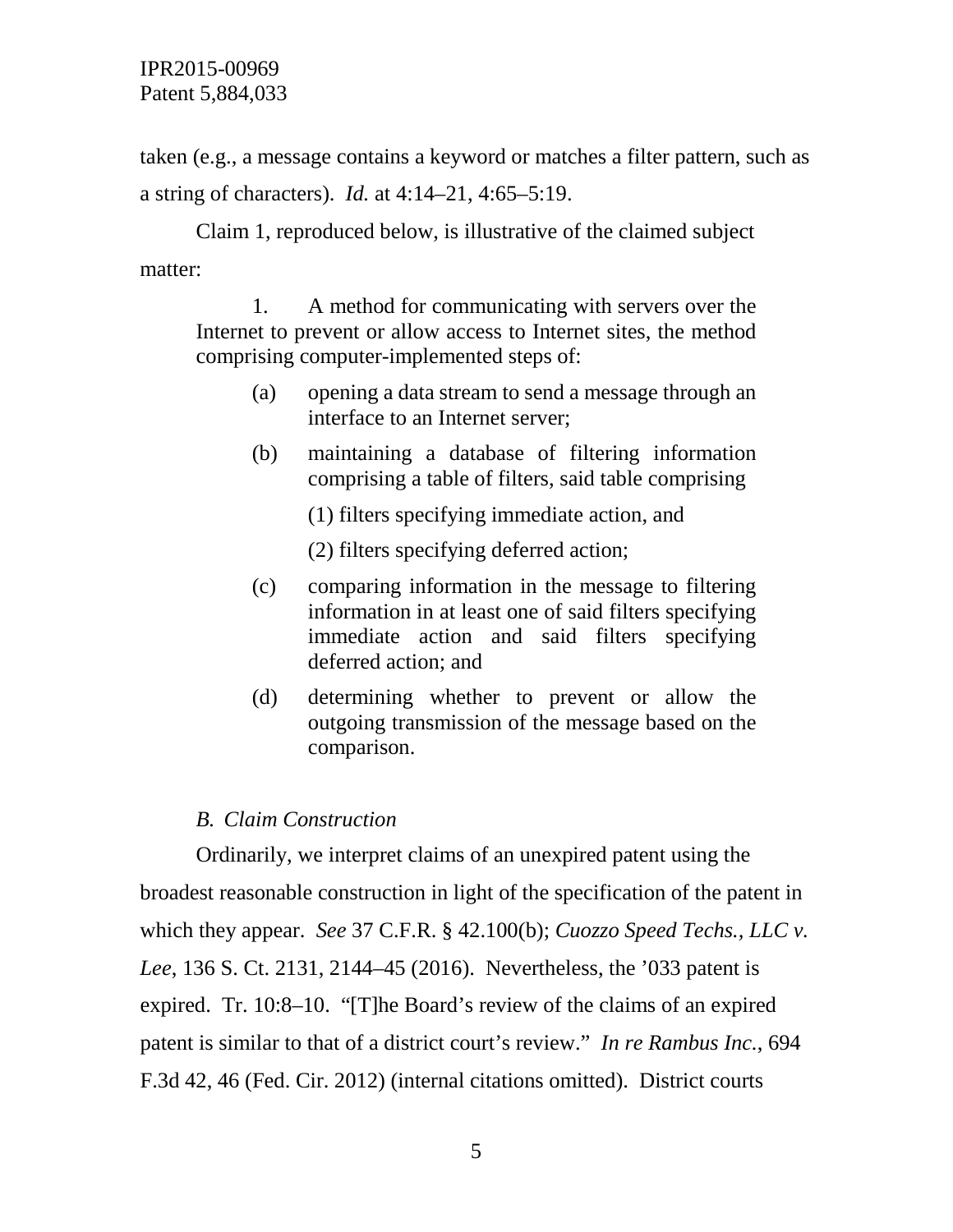construe claims in accordance with their ordinary and customary meanings, as would be understood by a person of ordinary skill in the art, in the context of the specification. *See Phillips v. AWH Corp.*, 415 F.3d 1303 (Fed. Cir. 2005) (en banc).

Claim 1 recites maintaining, in a database, a table of filters comprising "(1) filters specifying immediate action, and (2) filters specifying deferred action." Independent claims 15 and 23 include similar recitations. Petitioner and Patent Owner dispute the constructions of these two recited "filters." Although the parties dispute the meaning of other terms, such as "Internet sites" (Pet. 20–21; PO Resp. 21–23), the constructions of the "filters" terms are dispositive, and it is unnecessary to reach the parties' arguments as to other terms.

#### *1. The Preliminary Constructions in the Decision to Institute*

In the Petition, Petitioner contended that "filters specifying immediate action" means "filters specifying whether transmission of the message should be allowed or blocked based on a port number or network address specified in the message," and that "filters specifying deferred action" are "filters specifying whether transmission of the message should be allowed or blocked based on information in the message other than a port number or network address." Pet. 15, 18.

Both "filters specifying immediate action" and "filters specifying deferred action" were construed by the District Court in the District Court Litigation. Ex. 2001 (Claim Construction Order), 3–7, 22. Although we are not bound by the District Court's constructions, we followed the Federal Circuit's directive to consider the District Court's reasoned analysis,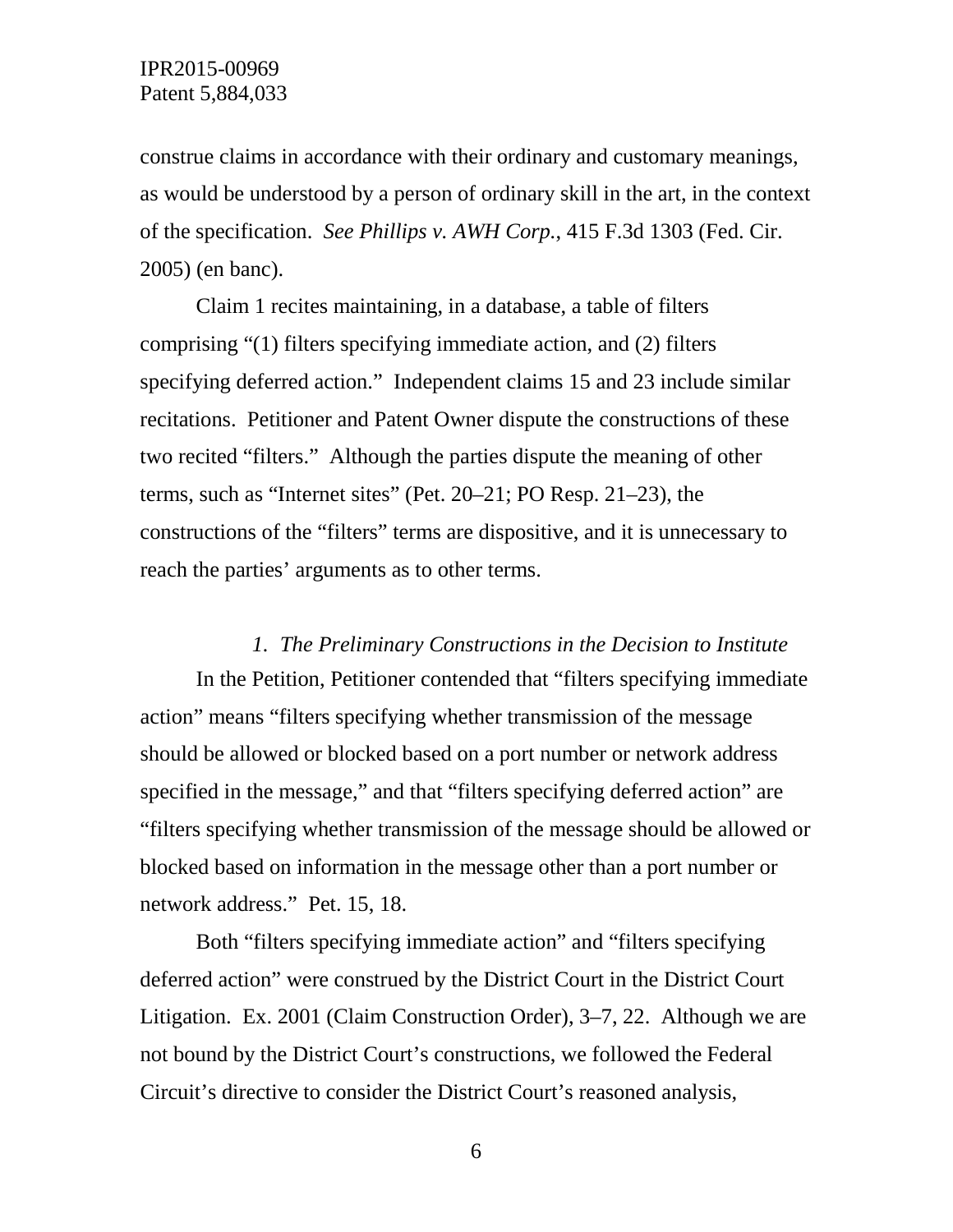especially because we applied the *Phillips* standard. Dec. 9 (citing *Power Integrations, Inc. v. Lee*, 797 F.3d 1318, 1326 (Fed. Cir. 2015) ("The fact that the board is not generally bound by a previous judicial interpretation of a disputed claim term does not mean, however, that it has no obligation to acknowledge that interpretation or to assess whether it is consistent with the broadest reasonable construction of the term.")).

The District Court (Ex. 2001, 9 (emphases added)) construed the disputed terms as follows:

| "filters specifying"<br>immediate action" | "filters that, once they are retrieved, specify whether<br>to allow or block a transmission immediately and<br>unconditionally and operate between the<br>presentation and application levels of the seven-<br>level ISO protocol model"                                 |
|-------------------------------------------|--------------------------------------------------------------------------------------------------------------------------------------------------------------------------------------------------------------------------------------------------------------------------|
| "filters specifying"<br>deferred action"  | "filters that, once they are retrieved, defer the<br>specification of whether to allow or block a<br>transmission until additional conditions are satisfied<br>and operate between the presentation and<br>application levels of the seven-level ISO protocol<br>model." |

Upon consideration of the District Court's constructions, we

preliminarily construed the terms as follows:

- "filters specifying immediate action" means "filters that, once they are retrieved, specify whether to allow or block a transmission immediately and unconditionally" and
- "filters specifying deferred action" means "filters that, once they are retrieved, defer the specification of whether to allow or block a transmission until additional conditions are satisfied."

Dec. 11. Notably, we did not adopt the District Court's language, italicized above, in each construction that the filters "operate between the presentation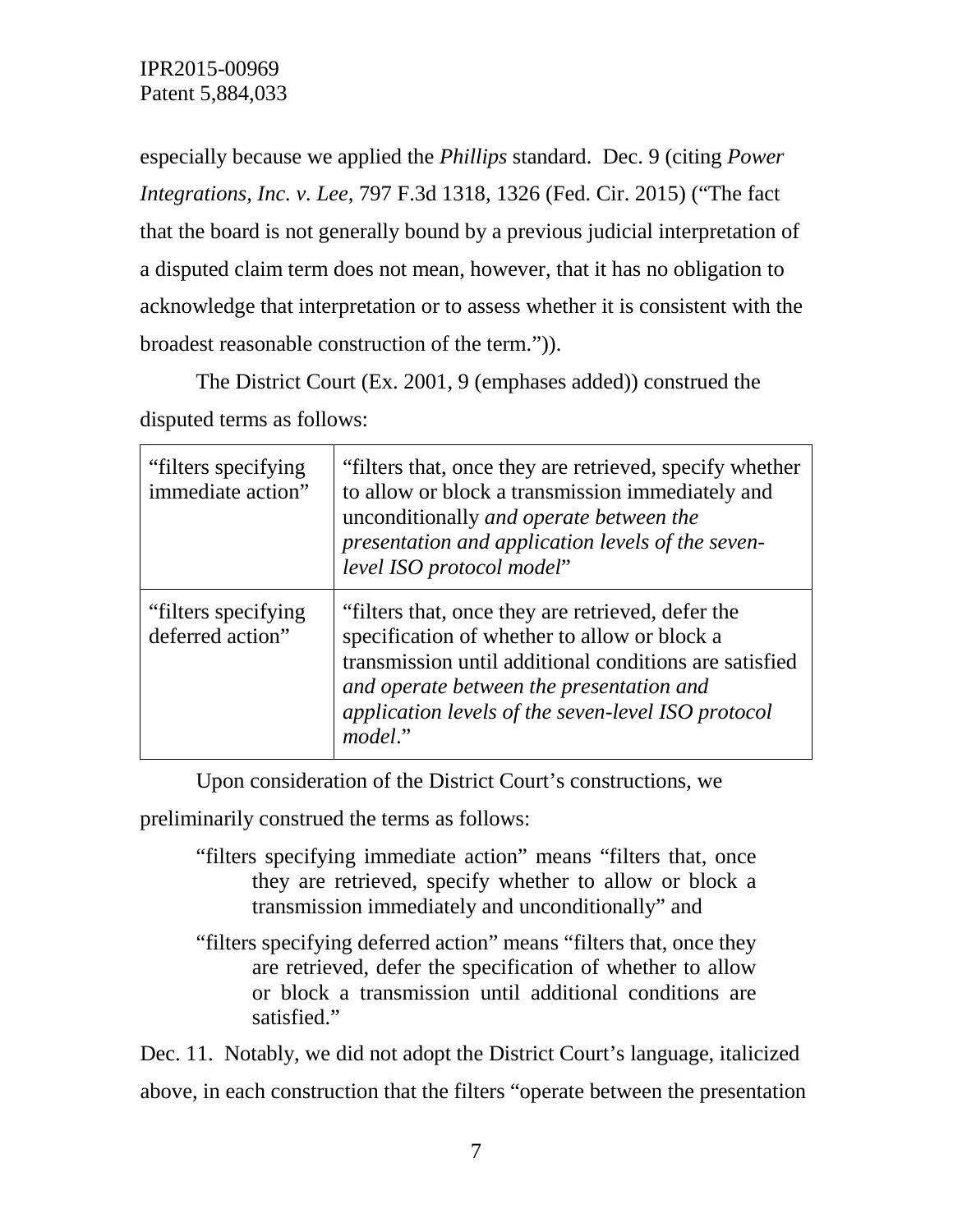and application levels of the seven-level  $ISO<sup>1</sup>$  $ISO<sup>1</sup>$  $ISO<sup>1</sup>$  protocol model." To that end, we acknowledged the District Court's reasoning that the additional language was required based on prosecution history disclaimer. Dec. 11 n.2 (citing Ex. 2001, 8–9, 22). Nevertheless, we concluded that the additional language was not appropriate for our preliminary constructions, as it was not proposed by either party in this proceeding (Petitioner opposed its inclusion, Pet. 17– 18), and the District Court's construction was based, in part, on evidence and argument not presented in this proceeding. *Id.*

The parties no longer dispute the aspects of the District Court's constructions that we adopted. PO Resp. 15. Nevertheless, Patent Owner now argues for inclusion of the District Court's additional language, "and operate between the presentation and application levels of the seven-level ISO protocol model," in each of the two constructions. PO Resp. 14–21. Petitioner continues to oppose inclusion. Reply 2–6. We revisit our constructions of "filters specifying immediate action" and "filters specifying deferred action" and adopt the District Court constructions in their entirety, as explained below.

<span id="page-7-0"></span> $<sup>1</sup>$  At times, the record refers to the "ISO" protocol model and, at others,</sup> refers to the "OSI" protocol model. Likely this is because the Open Systems Interconnect ("OSI") model was developed by the International Organization for Standardization ("ISO"). *See* IEEE 100, THE AUTHORITATIVE DICTIONARY OF IEEE STANDARDS TERMS 765 (7th ed. 2000) (Ex. 3001). As it pertains to the record in this proceeding, we understand the OSI protocol model and the ISO protocol model to be one and the same. *See also* Knutson Decl., Ex. 1010 ¶ 36 n.2.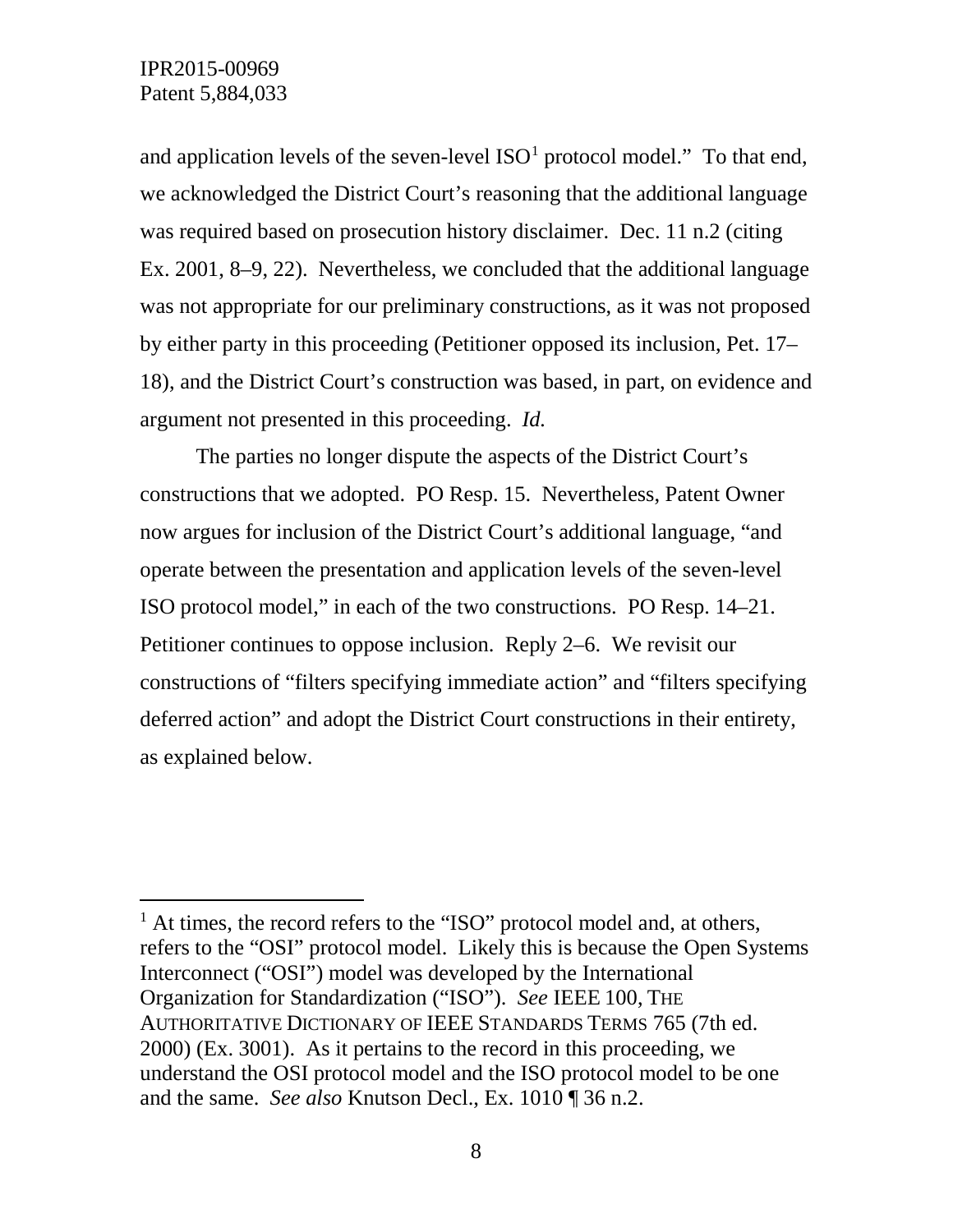# *2. Prosecution History Disclaimer*

"[The Federal Circuit has] recognized that a 'clear and unmistakable' disavowal during prosecution overcomes the 'heavy presumption' that claim terms carry their full ordinary and customary meaning." *Biogen Idec, Inc. v. GlaxoSmithKline LLC*, 713 F.3d 1090, 1095 (Fed. Cir. 2013) (quoting *Omega Eng'g, Inc. v. Raytek Corp.*, 334 F.3d 1314, 1323, 1326 (Fed. Cir. 2003)). Specifically, "when the patentee unequivocally and unambiguously disavows a certain meaning to obtain a patent, the doctrine of prosecution history disclaimer narrows the meaning of the claim consistent with the scope of the claim surrendered." *Id.*

The applicants for the '033 patent introduced the claim language "filters specifying immediate action" and "filters specifying deferred action" in a January 7, 1997, Amendment. Ex.  $1007, 0058 - 0066$ <sup>2</sup> The applicants were facing rejections to the then-pending claims based on the Shwed reference. *Id.* at 0046–0051. To overcome these rejections, the applicants added the following, underlined language to several of the pending independent claims:

maintaining a database of filtering information comprising a table of filters, said table comprising

(1) filters specifying immediate action, and

(2) filters specifying deferred action;

*Id.* at 0058, 0060, 0061. The applicants also added a new independent claim that included this language. *Id.* at 0062–0063.

<span id="page-8-0"></span><sup>&</sup>lt;sup>2</sup> We refer to the page numbering supplied by Petitioner in the lower-right corner of the pages of Exhibit 1007.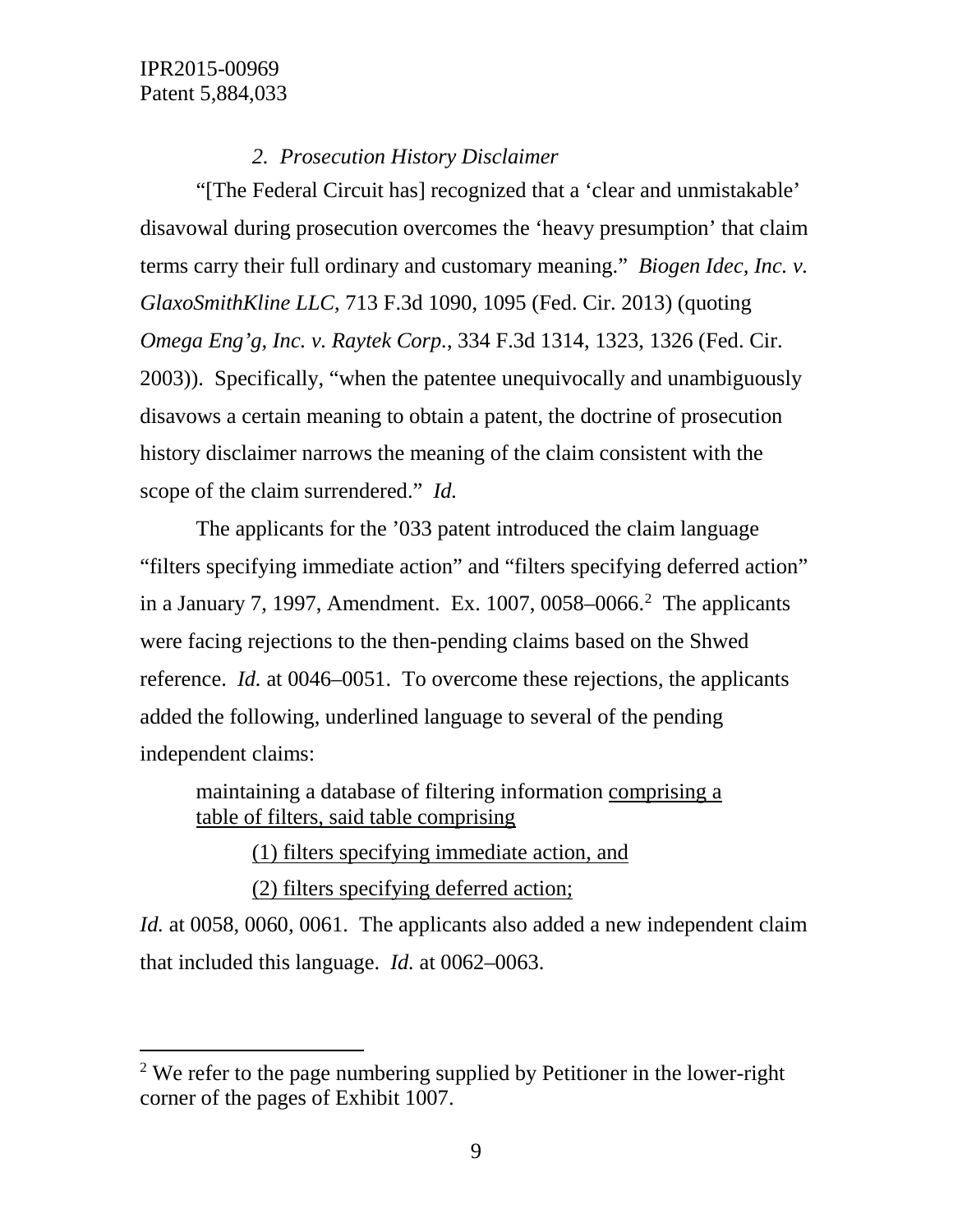In remarks explaining the amendments, the applicants referenced an interview with the Examiner and argued that the amendments overcame the Shwed reference. *Id.* at 0063. The applicants then provided the following argument:

As discussed during the interview, the [Shwed] system and Applicants' methods operate at different layers of the seven-level ISO communication protocol model, illustrated at Fig. 5 and discussed at Col. 6 l. 36–col. 7 l. 46 of [Shwed]. As made clear at Fig. 5 and col. 6 ll. 3–7, the packet filters of [Shwed] operate between the network interface hardware (level 2) and the network software (level 3). *Applicants' filtering methods, by contrast, operate between the presentation and applications levels (layers 6 and 7, respectively) of the seven-level ISO protocol model*. [Shwed] recognizes that the level at which a security system operates has significant consequences, and specifically *teaches away from a system operating on the applications level (layer 7) of the ISO communication protocol model, such as Applicants' filtering methods*:

Different communication protocols employ different levels of the ISO model. A protocol in a certain layer may not be aware to protocols employed at other layers. This is an *important factor* when making security actions. For example, an application (Level 7) may not be able to identify the source computer for a communication attempt (Levels 2–3), and therefore, may not be able to provide sufficient security. [Shwed] patent, col. 6 ll. 57–64 (emphasis added).

*Id.* at 0064 (italics emphases added; bold italics by applicants).

Patent Owner contends that this is a clear and unmistakable disclaimer of filters specifying immediate action and filters specifying deferred action that do not operate between Layers 6 and 7 of the ISO protocol model (Presentation and Application Layers). PO Resp. 17; *see also Unwired Planet, LLC v. Apple, Inc.*, 2015-1725, 2016 WL 3947839, at \*3 (Fed. Cir.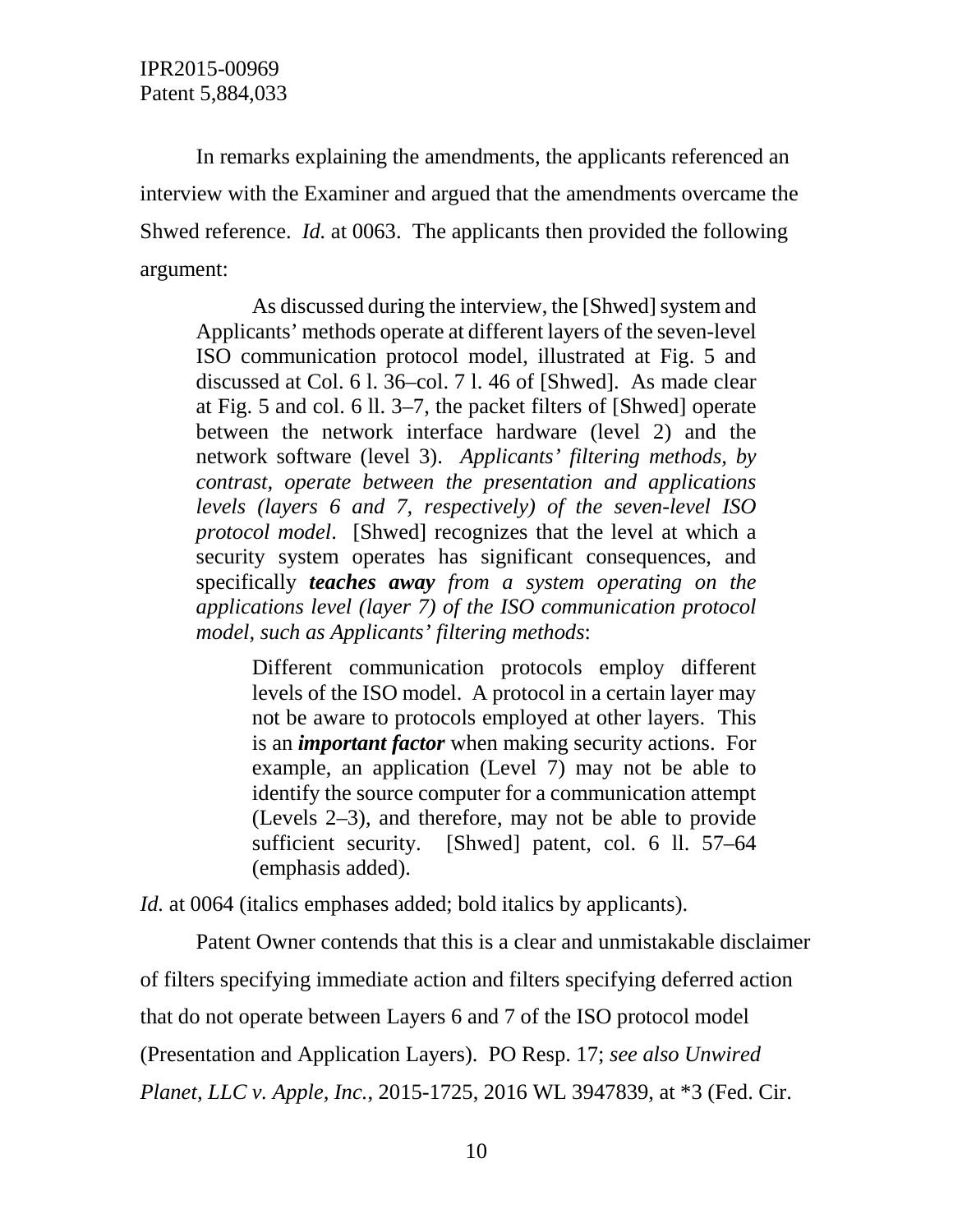July 22, 2016) ("A disclaimer or disavowal of claim scope must be clear and unmistakable, requiring 'words or expressions of manifest exclusion or restriction' in the intrinsic record.") (quoting *Teleflex, Inc. v. Ficosa N. Am. Corp.*, 299 F.3d 1313, 1327 (Fed. Cir. 2002)).

Petitioner argues that there is no clear and unmistakable disclaimer because the prosecution history arguments do not indicate how a Layer 6 and 7 limitation would be applied to the specific limitations of claim 1. Reply 4. Specifically, Petitioner points out that the claim limitation "opening a data stream" would happen even without filtering and that the claim limitation "maintaining a database" is unrelated to the ISO protocol model.

For the following reasons, we are persuaded by Patent Owner that the disclaimer is clear and unmistakable. First, the applicants amended their claims to add the limitations "filters specifying immediate action" and "filters specifying deferred action" (Ex. 1007, 0058, 0060–0063), argued that the proposed amendments distinguished the claims over the Shwed reference (*id.* at 0063), and stated, in remarks, that the "filtering methods" of the claims, as opposed to other aspects of the claims, distinguish over Shwed because they operate at Layers 6 and 7 (*id.* at 0064–0065). Second, the applicants' remarks clearly were directed at the claim language of the amendments, namely "filters specifying immediate action" and "filters specifying deferred action," rather than other aspects such as "opening a data stream" and "maintaining a database." Considering this context, there is no ambiguity that the applicants intended to limit "filters specifying immediate action" and "filters specifying deferred action" to filters that operate between Layers 6 and 7 of the ISO protocol model. Further, as Patent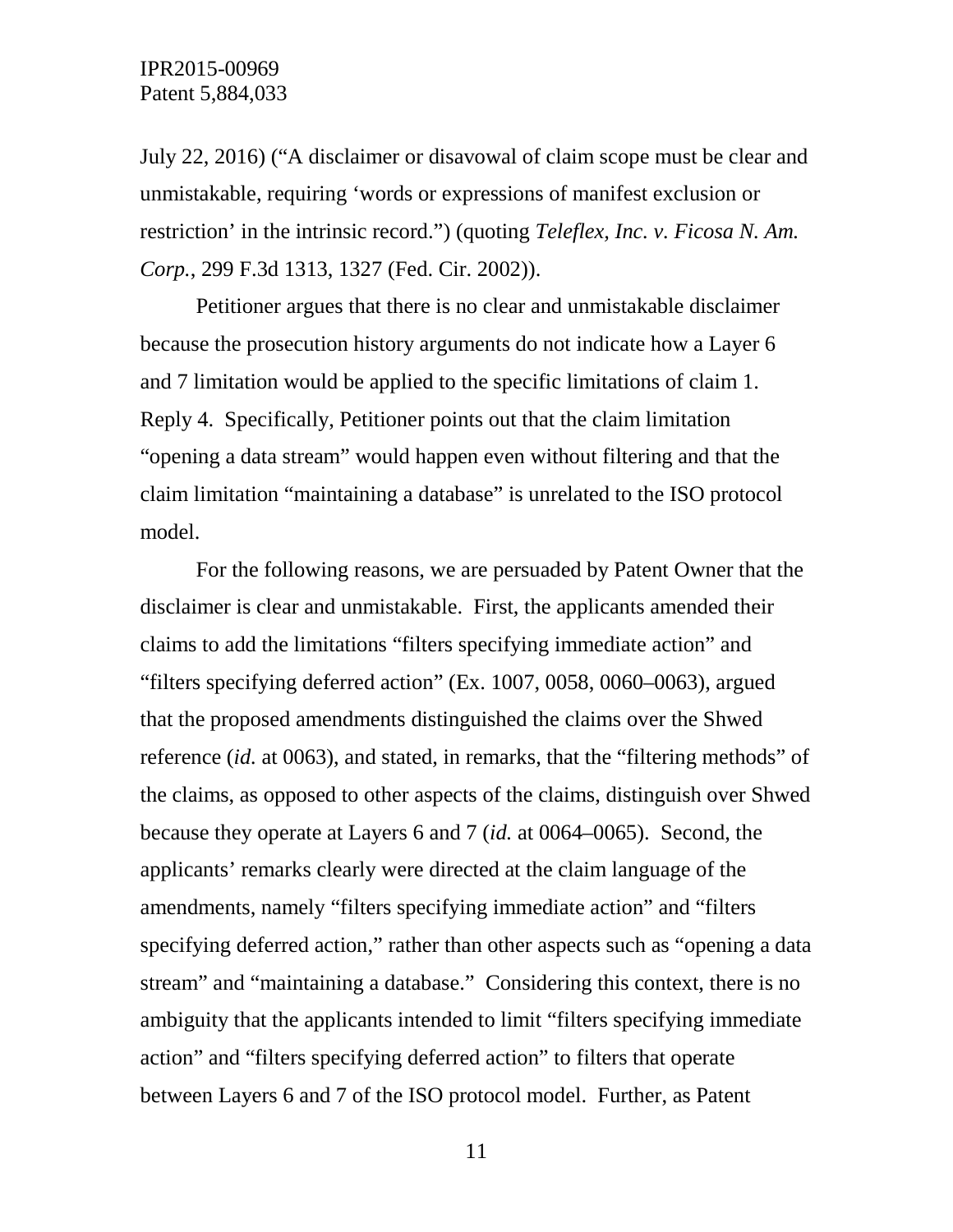Owner points out (PO Resp. 17), Petitioner initially interpreted the applicants' remarks in this way. Pet. 17 ("The patentee during prosecution argued that the *claimed filters* operate 'between the presentation and application levels (layers 6 and 7, respectively) of the seven-level ISO protocol model.'") (Patent Owner's emphasis)). Additionally, the District Court concluded that this disclaimer was clear and unmistakable. Ex. 2001, 8.

Nevertheless, Petitioner now argues that the applicants did not amend the claims to specify that the claimed filtering methods operate between Layers 6 and 7 of the ISO protocol model. Reply 3. Indeed, the terms "Layers 6 and 7," "Presentation Layer," and "Application Layer" do not appear in the claims, as amended. Petitioner's argument, however, is not persuasive. According to the Federal Circuit, statements of prosecution history disclaimer "can take the form of either amendment or argument." *Biogen Idec*, 713 F.3d at 1095. Here, we are persuaded that the applicants disclaimed subject matter through argument. As the District Court recognized, "if a patentee were required to amend his claims in order to limit their scope, there would be no need to examine the prosecution history for clear and unmistakable disavowals in the first place." Ex. 2001, 8.

Although it does not articulate them expressly, Petitioner alludes to additional arguments when providing a summary of the prosecution history (Pet. 10–14). Following the above-quoted remarks in the prosecution history, the applicants continued:

These fundamental differences between the [Shwed] network security system and Applicants' filtering methods are further illustrated in the operation of the two types of filters in Applicants' methods. [Shwed] does not disclose the use of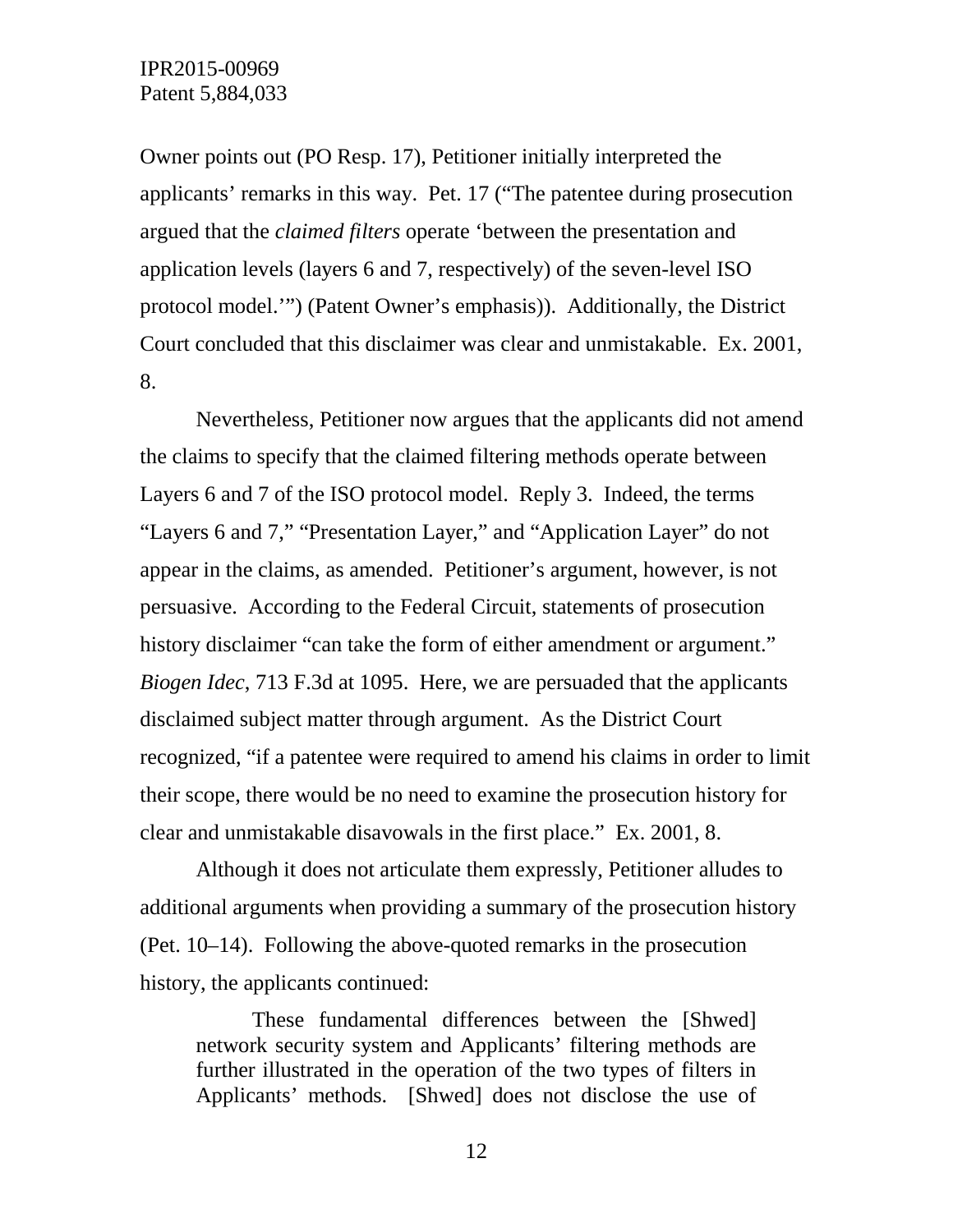immediate action and deferred action filters as embodied in Applicants' methods. The deferred action filters in Applicants' methods include additional fields, such as a keyword field, a filter pattern field, a directional indicator field, or a compare directive field, that are neither disclosed nor suggested by [Shwed]. See specification, p. 8 ll. 17–28. The presence of these filters together with the direct action filters allows the type of highly selective filtering that is characteristic of Applicants' invention.

Ex. 1007, 0064–0065. Petitioner quotes this language and argues that "the internet packet filtering system of [Shwed] . . . lacked the ability to perform pattern matching on fields, other than port and address, and thus did not disclose the 'deferred action' filters added by amendment." Pet. 12. Here, Petitioner alludes to an argument that the applicants actually distinguished the claims from Shwed based on other characteristics of the "deferred action" filters, rather than operation at Layers 6 and 7. This argument was raised before, and rejected by, the District Court. Ex. 2001, 8 ("[Petitioner] seems to argue that this statement cannot constitute an unequivocal and unambiguous disclaimer because the patentee also distinguished the [Shwed] prior art by amending the '033 Patent to require two types of filters instead of just one."). Specifically, the District Court "[saw] no reason a patentee cannot distinguish prior art on two independent grounds, and [Petitioner] does not cite to any authority to the contrary." *Id.* To the extent that Petitioner is raising this argument now, we find it unpersuasive for the same reasons given by the District Court.

Also, in summarizing the prosecution history, Petitioner contends that the Examiner rejected the argument that filters operating between Layers 6 and 7 distinguish the amended claims over the prior art. Pet. 13. According to Petitioner, the applicants made additional distinctions and arguments and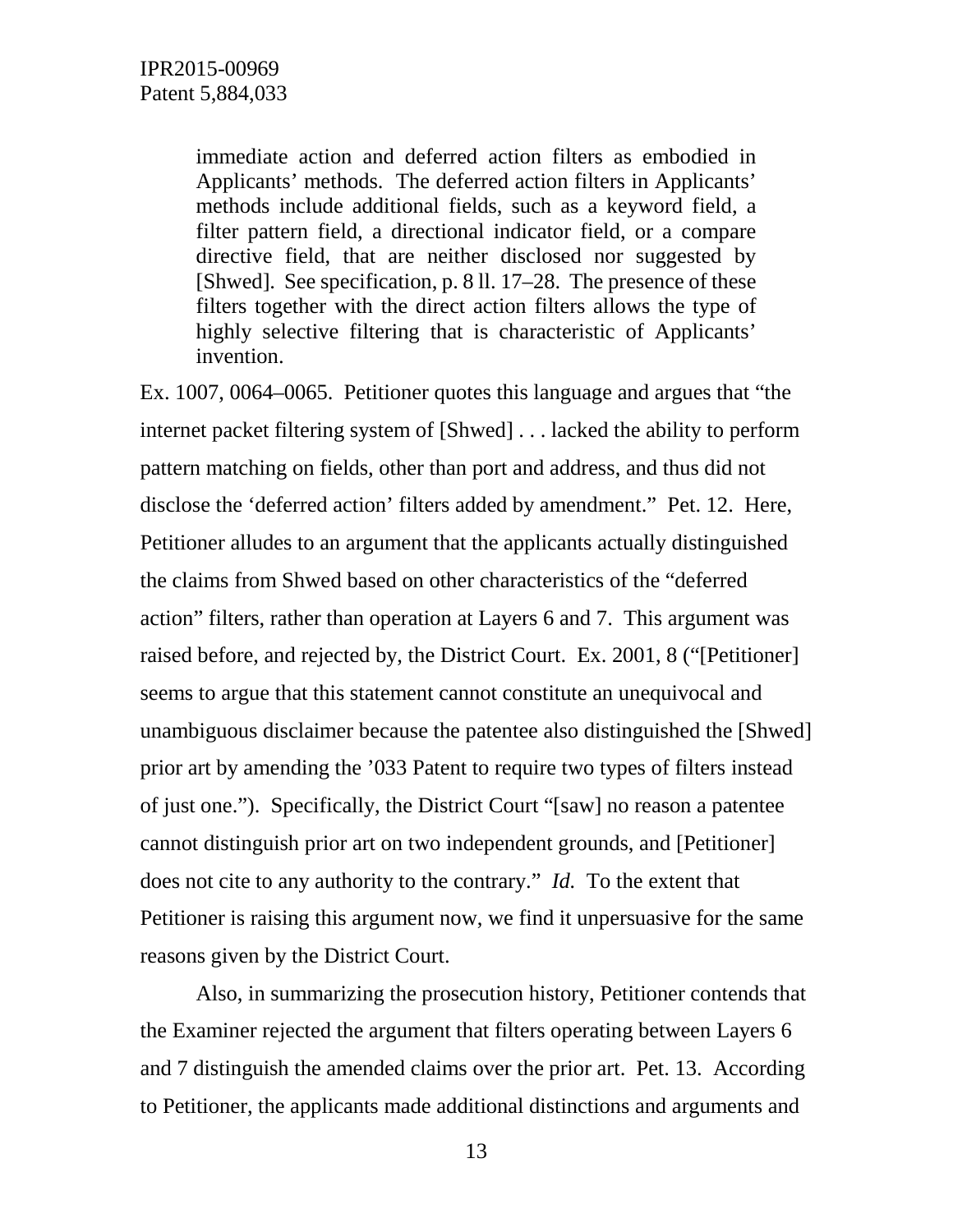conducted another interview with the Examiner before the Examiner allowed the claims. *Id.* at 13–14. At the oral argument, Petitioner argued that the Layers 6 and 7 distinction was not the reason that the claims were found to be patentable over Shwed. Tr. 16:9–20. The Federal Circuit has rejected such arguments, and so do we. *See Springs Window Fashions LP v. Novo Indus., L.P.*, 323 F.3d 989, 995 (Fed. Cir. 2003) ("[W]hen the applicant amended the claims and made accompanying remarks to overcome a rejection based on another patent, we stated that the fact that 'the prosecution shifted to a different focus does not blunt the impact of those remarks made to overcome the prior rejection.' . . . Because an examiner has the duty to police claim language by giving it the broadest reasonable interpretation, it is not surprising that an examiner would not be satisfied with the applicant's insistence that particular claim language distinguishes a prior art reference, but that a court would later hold the patentee to the distinction he pressed during prosecution." (citations omitted) (quoting *Desper Prods., Inc. v. QSound Labs, Inc.*, 157 F.3d 1325, 1336 (Fed. Cir. 1998))). As noted above, the applicants' disclaimer here is similarly clear and unmistakable despite additional argument and amendment necessary to secure allowance of the claims.

In summary, we conclude that the prosecution history of the '033 patent includes a clear and unmistakable disclaimer of "filters specifying immediate action" and "filters specifying deferred action" that do not operate between Layers 6 and 7 of the ISO protocol model.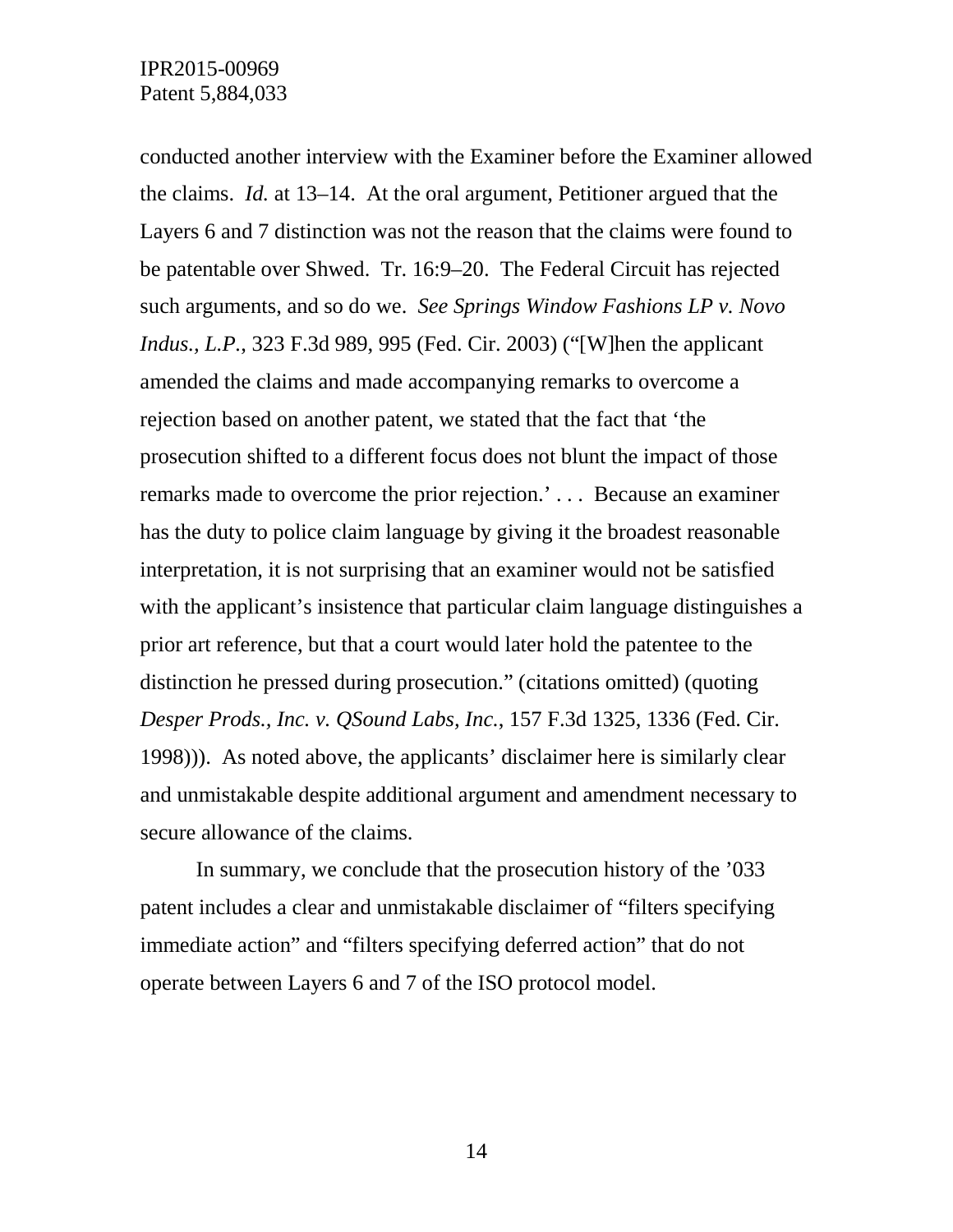*3. Application of the tools of claim construction to "filters specifying immediate action" and "filters specifying deferred action"*

Prosecution history disclaimer is but one of several tools we use to construe claims. The parties dispute the application of these additional tools and their impact on prosecution history disclaimer.

First, we look to the Specification. Petitioner argues that there is no support in the Specification of the '033 patent for "filters specifying immediate action" and "filters specifying deferred action" operating only at Layers 6 and 7. Pet. 17. According to Petitioner, the applicants for the '033 patent, in the amendment and remarks discussed above, did not identify any Specification support for their statement that the filtering methods operate between Layers 6 and 7. Reply 3. Petitioner further argues that the Specification does not discuss the ISO protocol model and, instead, describes TCP/IP as the protocol used in networks implementing the claimed invention. *Id.* at 4. Petitioner contends that the TCP/IP protocol does not include a Presentation Layer (Layer 6). *Id.* at 4–5. The District Court rejected a similar line of argument, "that it is 'nonsensical' to filter messages on the basis of an IP address, for example, at the application or presentation layer, because such filter could only operate at layer 3 (network layer)," concluding that "[Petitioner] admitted at the technology tutorial that '[a]ll of the information . . . is available' at each layer of the model." Ex. 2001, 8–9 (quoting Ex. 2003, 53:17:24). In other words, although a piece of information might be associated with a particular layer, it nevertheless would be visible to applications operating at other layers.

In response, Patent Owner argues that the Specification describes filtering "messages," rather than "packets." PO Resp. 17. According to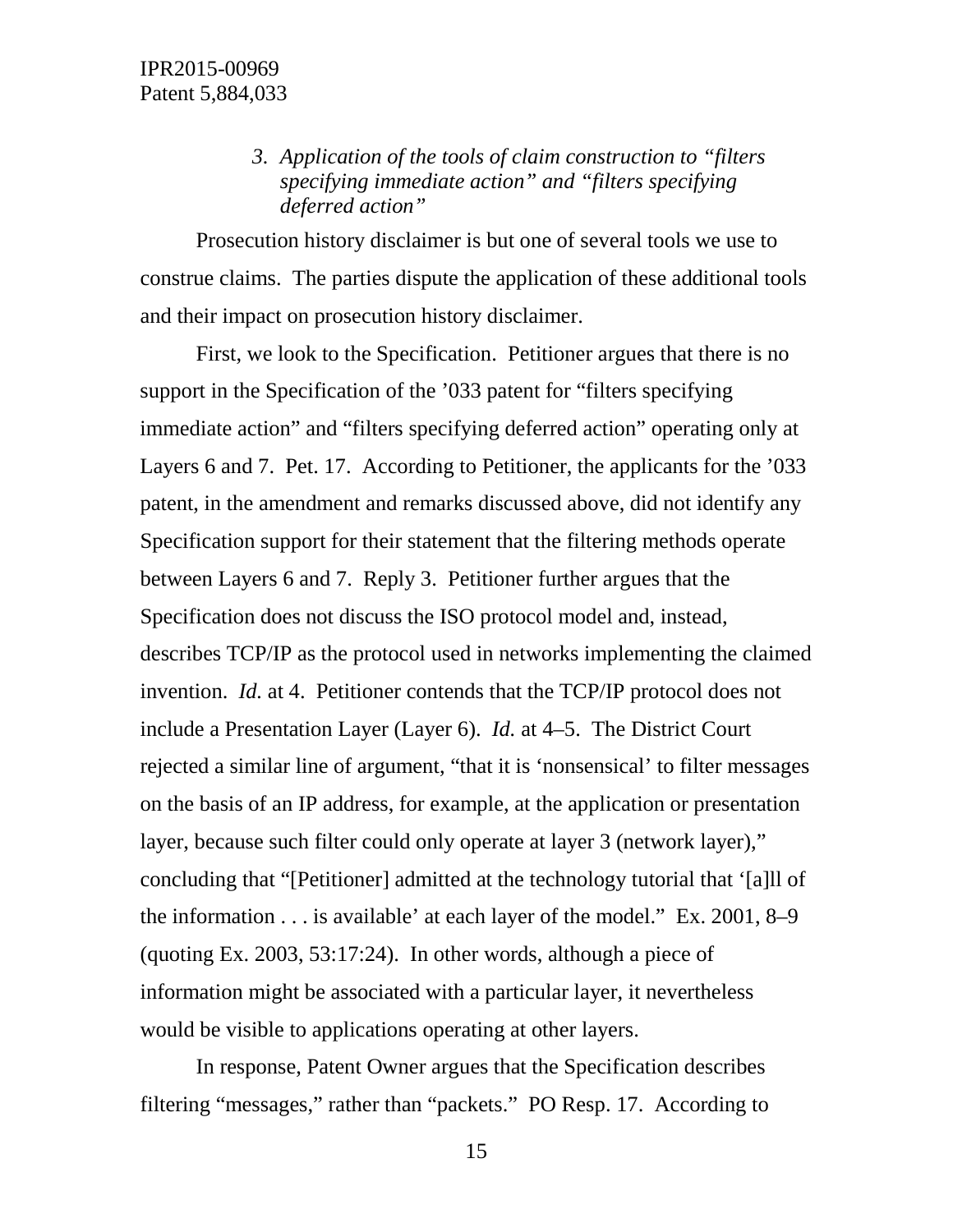Patent Owner, a skilled artisan would have understood "message" to refer to a higher-layer construct, such as would be present at Layer 7, while "packet" refers to a lower-layer construct that would be present at Layers 2 or 3. *Id.* at 17–18. Patent Owner relies on Dr. Tygar's testimony (Ex. 2002 ¶ 19– 20, 32), where he cites to Andrew S. Tanenbaum, COMPUTER NETWORKS (3rd ed. 1996) (Ex. 2004, "Tanenbaum"). As Patent Owner acknowledged at the oral argument, however, Tanenbaum uses the term "message" in connection with Layers 2 and 3, undermining the basis for Dr. Tygar's testimony. Tr. 32:11–17; Ex. 2004, 21 ("he passes a message (in English) across the 2/3 interface"). We accord Dr. Tygar's testimony little weight on this point.

Patent Owner also argues that the Specification describes filtering messages sent over Layer 7 protocols, such as HTTP. PO Resp. 18 (citing Ex. 1001, 2:42–50, 5:52–65, 6:10–18; Ex. 2002 ¶ 32.). We are not persuaded that these passages constitute clear description of filters operating at Layer 7, although we do not read these passages to preclude operation at that layer either. Dr. Tygar's testimony is unhelpful, as it merely repeats the arguments in the Patent Owner Response without providing further clarity. Ex. 2002 ¶ 32.

Here, neither party has shown conclusively that the Specification supports its position. The prosecution history disclaimer, however, is clear and unmistakable. Looking at the record as a whole, Petitioner has not presented sufficiently persuasive evidence or argument that the description in the Specification somehow would prevent application of prosecution history disclaimer, as detailed above. *See Unwired Planet*, 2016 WL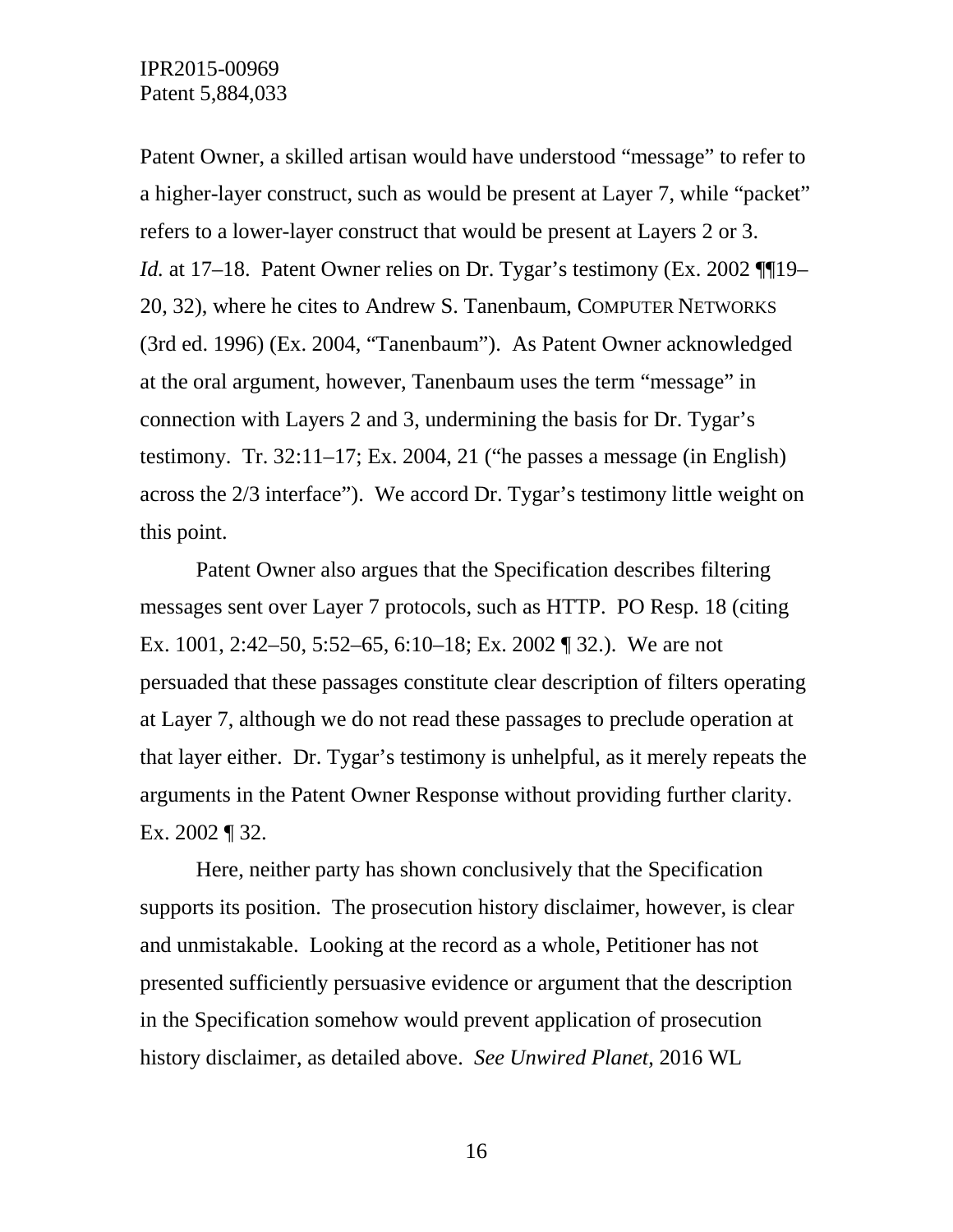3947839, at \*3 ("Every claim construction, and each potential disclaimer, has to be considered in the context of each individual patent.").

Second, Petitioner argues that a requirement that the claimed filters operate only between Layers 6 and 7 is inconsistent with the doctrine of claim differentiation. As the Federal Circuit has stated, "[d]ifferences among claims can also be a useful guide in understanding the meaning of particular claim terms. For example, the presence of a dependent claim that adds a particular limitation gives rise to a presumption that the limitation in question is not present in the independent claim." *Phillips*, 415 F.3d at 1314–15 (internal citations omitted). Claim 3 depends from claim 1 and recites, *inter alia*, "the filters specifying immediate action comprise fields specifying . . . an Internet Protocol (IP) address," and claim 4 depends from claim 3 and recites "comparing an Internet Protocol (IP) address of the message to the filtering information."

Petitioner argues that claims 3 and 4 add limitations to claim 1 that would be inconsistent with a reading that the filters of claim 1 are limited to those that operate at Layers 6 and 7. Pet. 17–18. Specifically, Petitioner argues that IP addresses are part of Layer 3 of the ISO protocol model, rather than Layers 6 and 7. *Id.* Petitioner cites to Dr. Knutson's testimony in support of this argument. *Id.* (citing Ex. 1010 ¶ 36). Dr. Knutson, however, does not add materially to Petitioner's argument, other than to confirm that IP is commonly associated with Layer 3, rather than Layers 6 and 7. Ex. 1010 ¶ 36.

In response, Patent Owner argues that IP addresses can be used at higher protocol layers and that the '033 patent describes an example. PO Resp. 18–20 (citing Ex. 1001, 3:13–19). According to the cited passage, a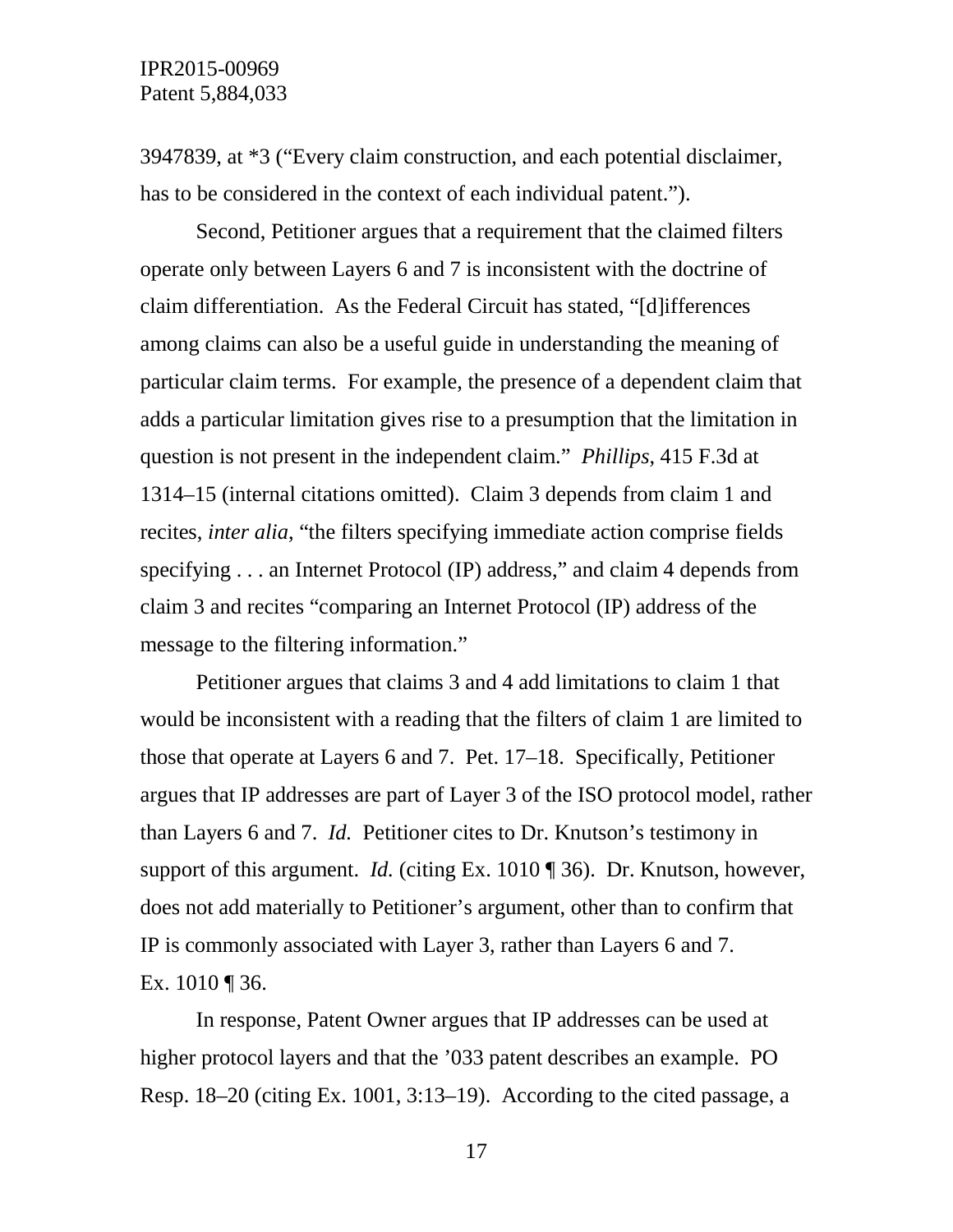DNS looks up a domain name and returns an IP address associated with that domain name. Ex. 1001, 3:13–19. Dr. Tygar testifies that DNS is an Application Layer (Layer 7) protocol. Ex. 2002 ¶¶ 32–33. Patent Owner further argues that Petitioner's admission to the District Court, during the technology tutorial, that an IP address is available at every layer of the ISO protocol model is relevant to this point as well. PO Resp. 18–19 (citing Ex. 2003, 53:10–54:11). As noted above, the District Court relied on this admission in its ruling. Ex. 2001, 9. Petitioner does not address these arguments in its Reply.

On this record, we find that Petitioner has not shown that claims 3 and 4 would be inconsistent with claim 1 if claim 1 is limited by the applicants' statements in the prosecution history. We credit Patent Owner's evidence (bolstered by Petitioner's admission during the District Court Litigation), that, although IP addresses are associated with Layer 3, they nevertheless would be visible to and usable by filters operating at Layers 6 and 7. In any case, the Federal Circuit has stated, "prosecution history disclaimer can overcome the presumption of claim differentiation." *Biogen Idec*, 713 F.3d at 1097. That is the case here. Petitioner's evidence of claim differentiation is, at best, equivocal, while the disclaimer in the prosecution history is clear and unmistakable.

Finally, Petitioner argues that, if the claims are construed to require filters operating only at Layers 6 and 7, the claims then would be invalid under 35 U.S.C. § 112 ¶ 1 for failure to comply with the written description requirement. Reply 5. As to this argument, Petitioner contends that "there is no description at all of the alleged limitation that the claimed filtering method operates between layers 6 and 7 of the ISO protocol model," and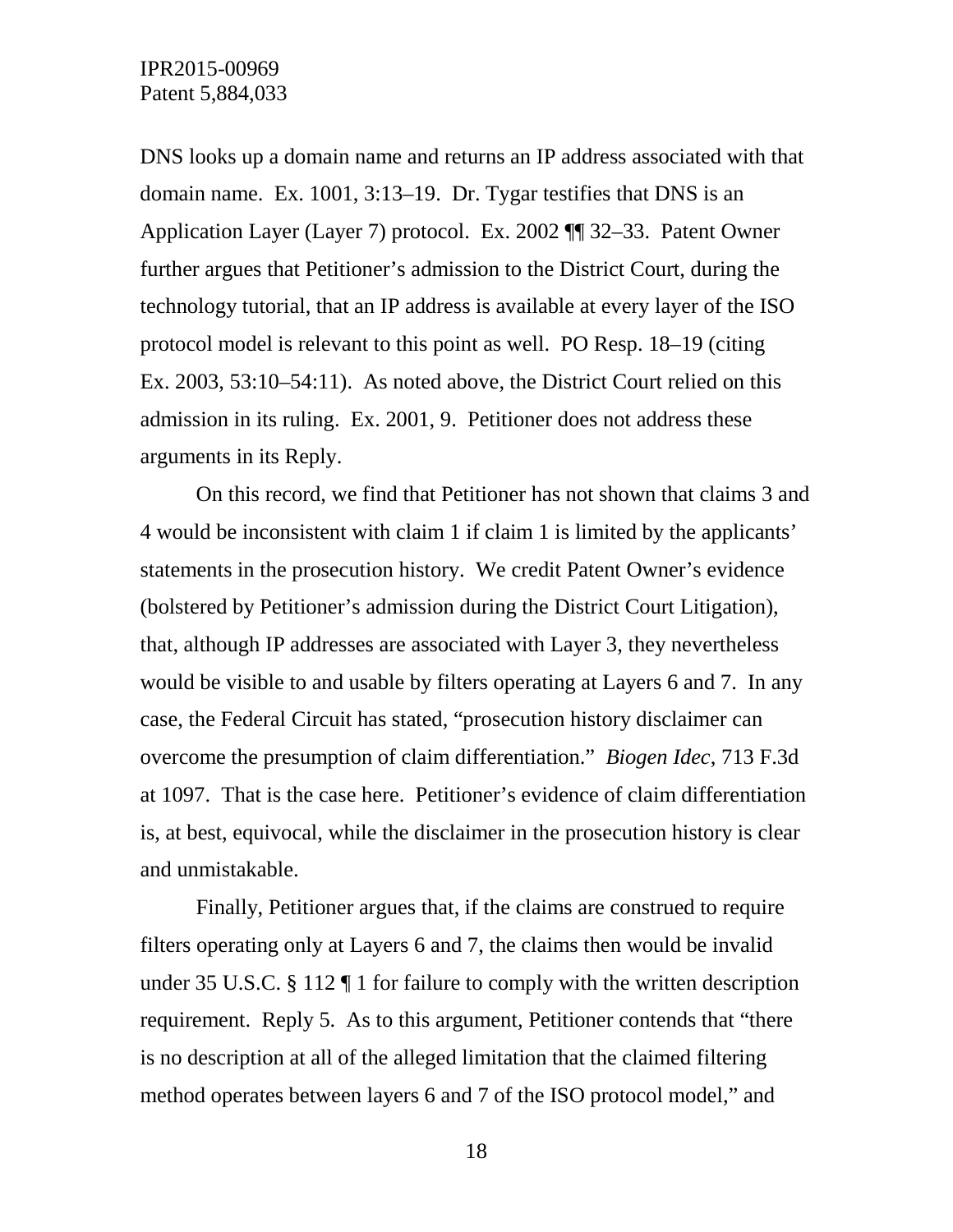that "[i]t would be impossible for one skilled in the art to reasonably conclude the inventor had possession of a filtering method operating at levels 6 and 7." *Id.* at 5–6.

As an initial matter, compliance with the written description requirement of Section 112, Paragraph 1, is not an issue that Petitioner is permitted to raise in the Petition. *See* 35 U.S.C. § 311(b). Moreover, the Supreme Court has suggested that finding a claim invalid under Section 112 in an *inter partes* review proceeding would exceed our statutory authority. *See Cuozzo*, 136 S. Ct. at 2141–42 ("[W]e do not categorically preclude review of a final decision where a petition fails to give 'sufficient notice' such that there is a due process problem with the entire proceeding, nor does our interpretation enable the agency to act outside its statutory limits by, for example, canceling a patent claim for 'indefiniteness under § 112' in *inter partes* review." (citations omitted)). Thus, we do not reach whether the challenged claims comply with the written description requirement of Section 112, Paragraph 1.

Moreover, this is not a case for the application of the axiom of construing claims to preserve their validity. The Federal Circuit has "admonished against judicial rewriting of claims to preserve validity" and has instructed, "unless the court concludes, after applying all the available tools of claim construction, that the claim is still ambiguous, the axiom regarding the construction to preserve the validity of the claim does not apply." *Liebel-Flarsheim Co. v. Medrad, Inc.*, 358 F.3d 898, 911 (Fed. Cir. 2004) (citations omitted). In *Liebel-Flarsheim*, during prosecution, "the applicants replaced claims that had included references to a pressure jacket with a new set of claims, many of which did not include the pressure jacket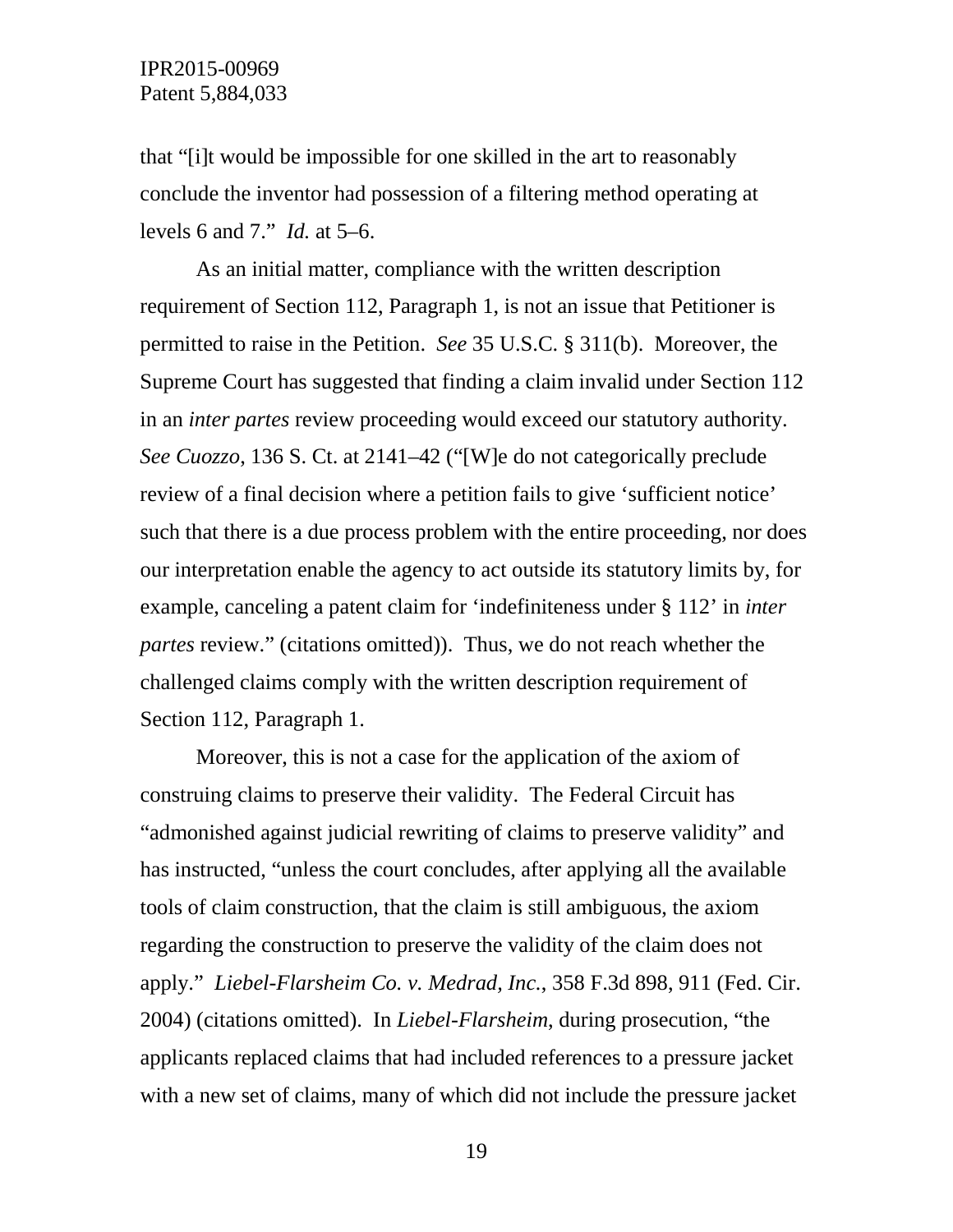limitation," which the Federal Circuit found was "a strong indication that the applicants intended those claims to reach injectors that did not use pressure jackets." *Id.* at 909. The defendant in that case argued that, "if the asserted claims are not construed to require a pressure jacket, those claims 'would be of doubtful validity.'" *Id.* at 911. Nevertheless, the Federal Circuit reasoned, "it would be improper to disregard the effect of [the prosecution history] on the scope of those claims simply because the claims, if broadly construed, might be vulnerable to a challenge to their priority and validity." *Id.* The Federal Circuit further explained, "because the proper construction of the claims is clear, the questions of priority and validity are separate issues that must be separately addressed on remand." *Id.* at 911–12.

The Federal Circuit's reasoning in *Liebel-Flarsheim* applies in this proceeding. As explained above, during prosecution, the applicants clearly and unmistakably disclaimed "filters specifying immediate action" and "filters specifying deferred action" that operate at layers other than Layers 6 and 7. Although Petitioner has introduced some evidence that the claims would lack written description support if construed in this manner, we do not reach that issue here nor do not apply the axiom of construing the challenged claims to preserve validity because the other tools of claim construction, specifically the prosecution history, leave no ambiguity as to the correct construction. Without deciding the issue of written description support under Section 112, Paragraph 1, we adopt the District Court's constructions of "filters specifying immediate action" and "filters specifying deferred action":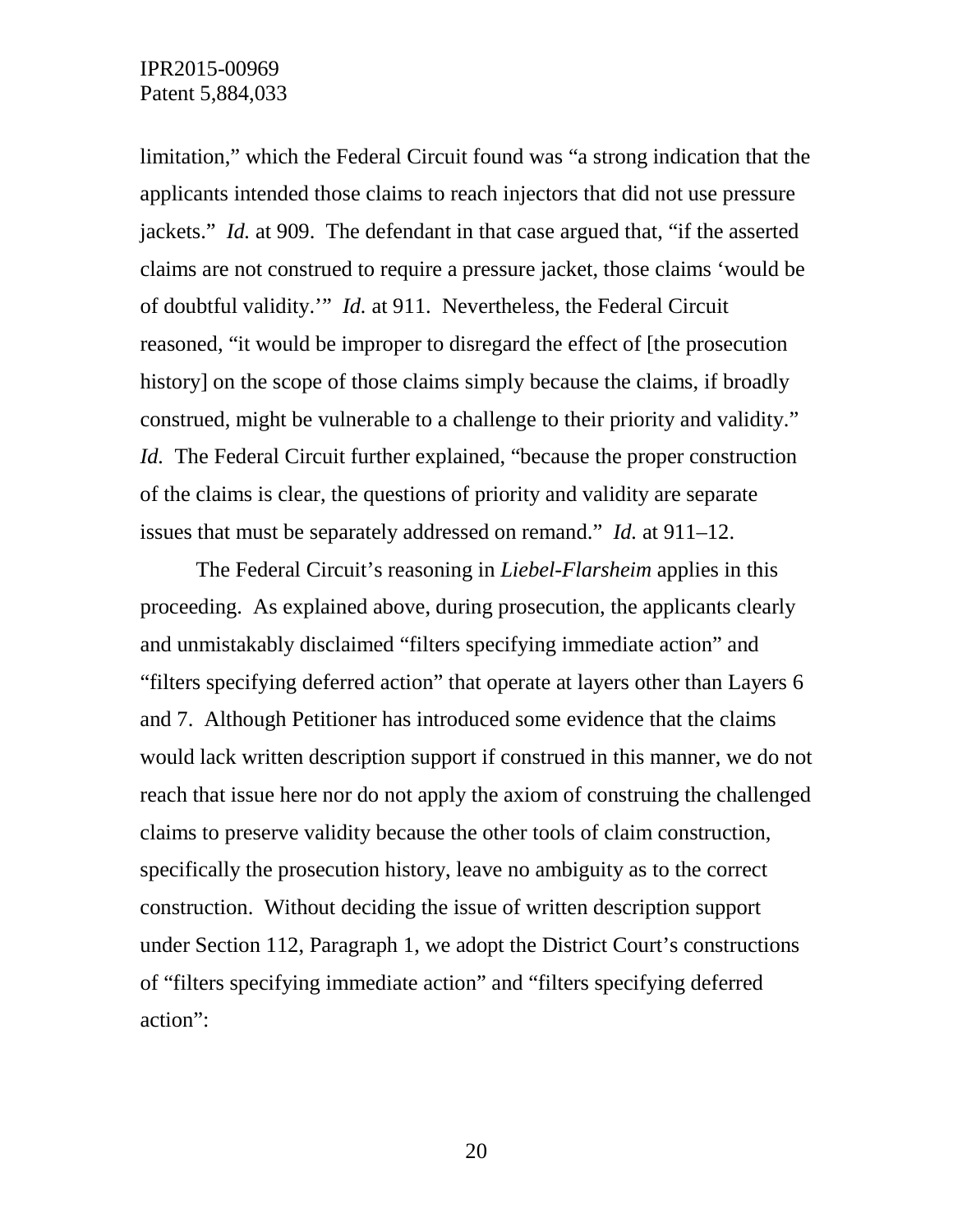| "filters specifying"<br>immediate action" | "filters that, once they are retrieved, specify whether<br>to allow or block a transmission immediately and<br>unconditionally and operate between the<br>Presentation and Application Layers <sup>3</sup> of the seven-<br>layer ISO protocol model"                   |
|-------------------------------------------|-------------------------------------------------------------------------------------------------------------------------------------------------------------------------------------------------------------------------------------------------------------------------|
| "filters specifying"<br>deferred action"  | "filters that, once they are retrieved, defer the<br>specification of whether to allow or block a<br>transmission until additional conditions are satisfied<br>and operate between the Presentation and<br>Application Layers of the seven-layer ISO protocol<br>model" |

*C. Alleged Anticipation by Pitcher*

Petitioner contends that Pitcher anticipates claims 1, 2, 15, and 23. Pet. 43–51.

To anticipate, a reference must "show all of the limitations of the claims arranged or combined in the same way as recited in the claims." *Net MoneyIN, Inc. v. Verisign, Inc.*, 545 F.3d 1359, 1370 (Fed. Cir. 2008); *accord In re Bond*, 910 F.2d 831, 832 (Fed. Cir. 1990).

# *1. Overview of Pitcher*

Pitcher describes techniques for controlling the forwarding of data packets from a network device (e.g., a local area network ("LAN") switch) onto a network. Ex. 1005, 3:48–53. Figure 1, reproduced below, illustrates an example:

<span id="page-20-0"></span><sup>&</sup>lt;sup>3</sup> The record uses "layer" interchangeably with "level." For consistency, we use "layer" in our constructions.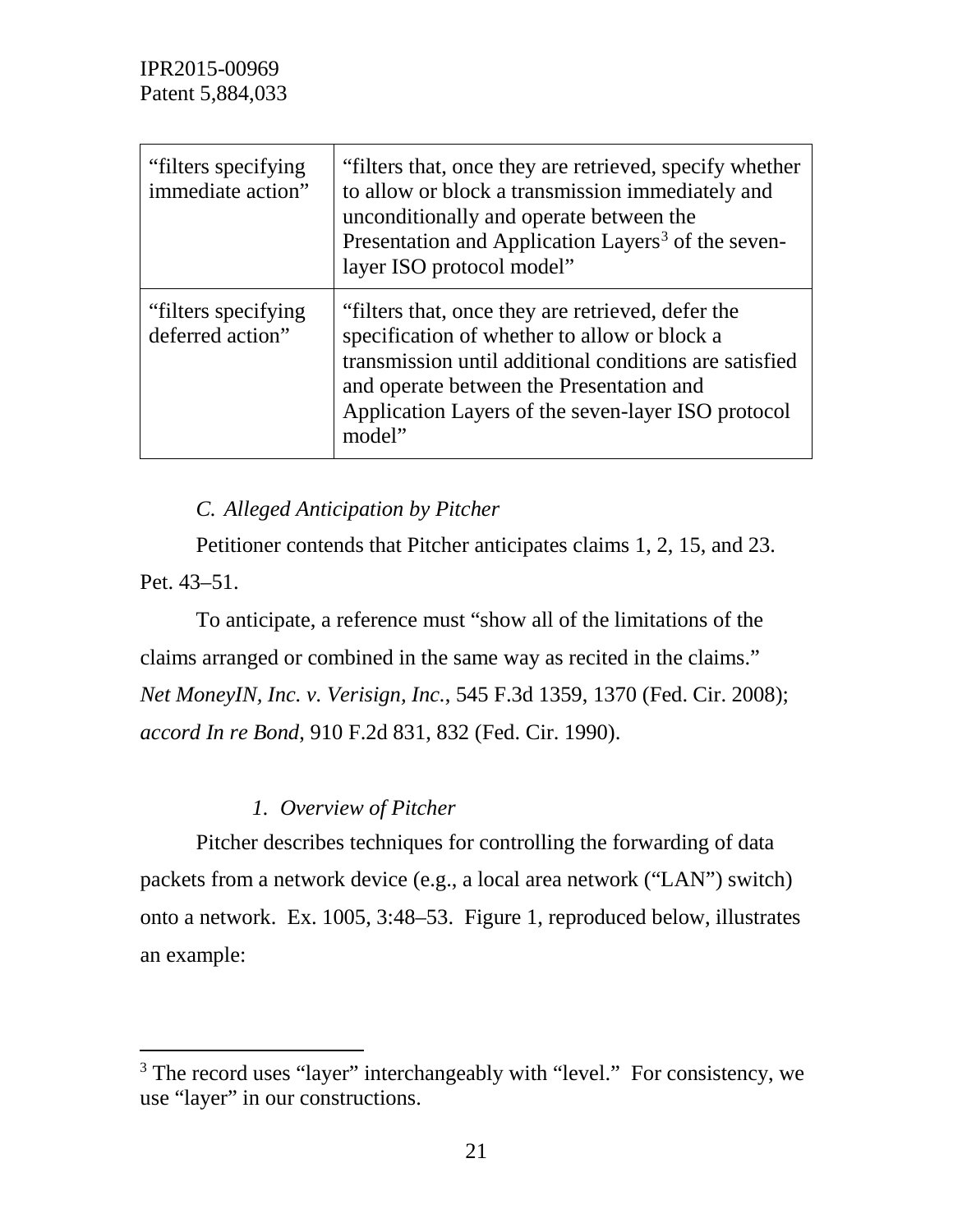

Figure 1 is a block diagram of a network device coupled to other LAN modules. *Id.* at 4:48–49; 5:8–22.

Network device 100 is a LAN switch (although it also could be a hub or bridge). *Id.* at 5:8–13. LAN switch 100 interconnects multiple LAN modules 101–105. LAN module 101, for example, is a Token Ring module interconnecting workstations 110–113, wherein each workstation is coupled through a port (e.g., ports 106–109). *Id.* at 5:13–19. LAN module 105 is an Ethernet module coupled to server 117 through port 116. *Id.* at 5:18–22.

LAN switch 100 also is coupled to workstation 121 (also referred to as a network management station), which allows a system administrator to manage the configuration and operation of LAN switch 100. *Id.* at 5:23–29. The system administrator can configure LAN switch 100, and enable packet filtering on LAN switch 100, using a graphical user interface, such as shown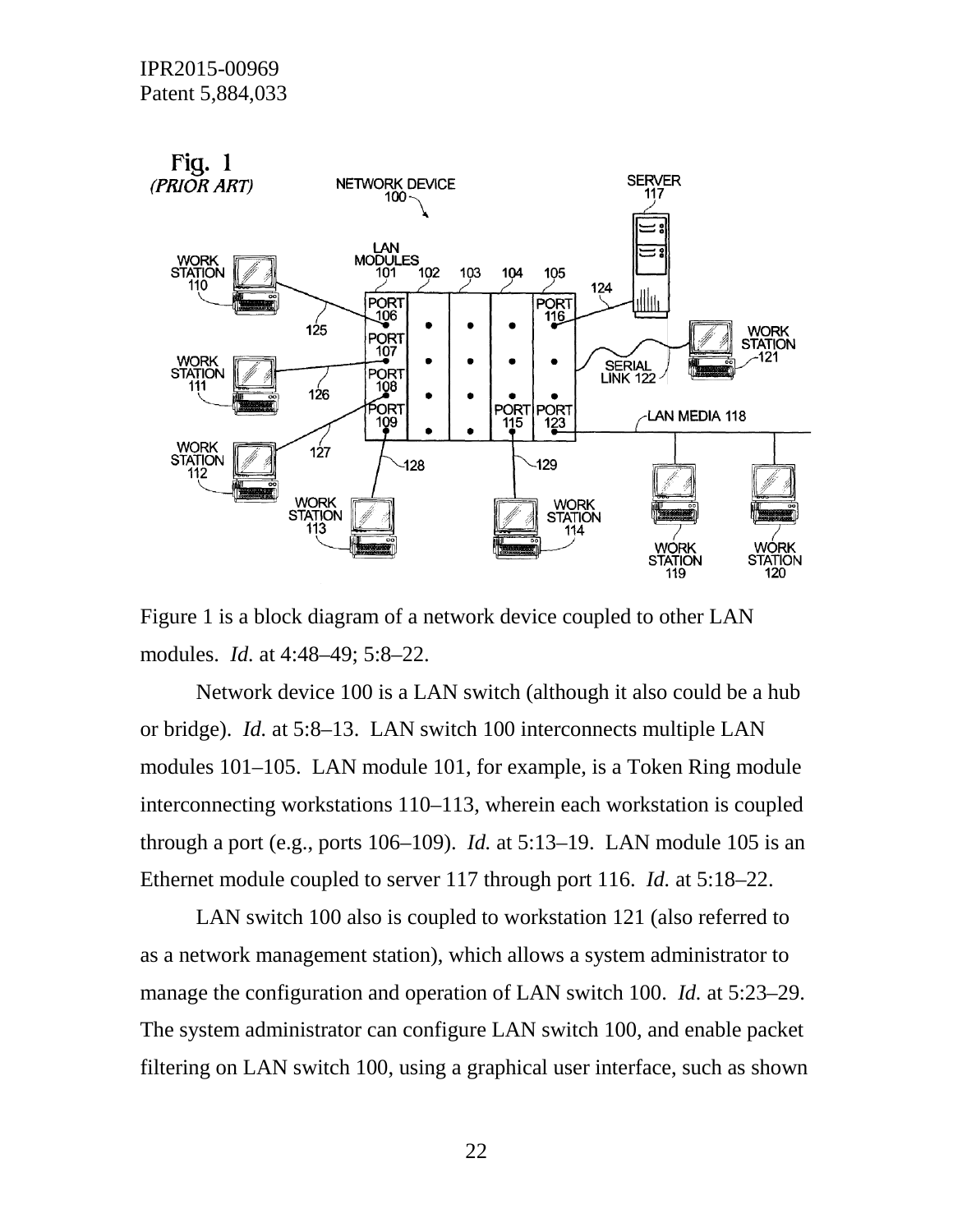in Figure 2 (reproduced below), displayed on workstation 121. *Id.* at 6:21– 26.

#### $Fig. 2$

|      | 201 |                   |            | 202         | 203               | 205<br>204                 |    | 206 207           | 208         | 209           | 210             | 211              |   |
|------|-----|-------------------|------------|-------------|-------------------|----------------------------|----|-------------------|-------------|---------------|-----------------|------------------|---|
|      |     | PACKET FILTERS    |            |             |                   |                            |    |                   |             |               |                 |                  | Ю |
|      |     | <b>NAME</b>       | <b>SEQ</b> | <b>TYPE</b> | <b>OFFSET</b>     | VALUE (HEX)                |    | <b>COND MATCH</b> | <b>FAIL</b> | <b>FWD</b>    | <b>MON DEST</b> | <b>ADDL DEST</b> |   |
| 2124 |     | FLTR 001          |            | i LLC       | 0                 | AA.AA.03.00.00.00.81.37    | EQ | ÷2                |             | 255 NORM      |                 |                  |   |
| 213H |     |                   | 1.2        | i LLC       | 16                | 04.52                      | EQ | :3                |             |               |                 |                  |   |
| 214\ |     |                   | ٩          | iLLC        | 22                | 00.07                      | EQ | 0                 | 255 ALT     |               |                 | 2:3.2:4          |   |
|      |     | 215 FLTR_002:1    |            | MAC: 2      |                   | 00.80.00.02.31.54          | EQ | 255               |             | 255 NORM 2:1  |                 |                  |   |
|      |     | 216 FLTR 003 1    |            | $ LLC $ 0   |                   | AA.AA.03.00.00.00.08.00 EQ |    | ÷0                |             | : 255: DROP : |                 |                  |   |
| 217M |     |                   |            |             |                   |                            |    |                   |             |               |                 |                  |   |
|      |     |                   |            |             |                   |                            |    |                   |             |               |                 |                  |   |
|      |     | <b>ADD FILTER</b> |            | ADD SEQ     | <b>DELETE SEQ</b> |                            |    |                   |             |               |                 |                  |   |
|      |     |                   |            |             |                   |                            |    |                   |             |               |                 |                  |   |
|      |     | 220               |            |             |                   |                            |    |                   |             |               |                 |                  |   |
|      |     |                   |            |             |                   |                            |    |                   |             |               |                 |                  |   |

 $-200$ 

Figure 2 is a diagram of a user interface. *Id.* at 4:50–51.

A packet filter directs a network device to forward certain packets to a specified set of destination ports or to drop packets. *Id.* at 6:26–29. As shown in Figure 2, each filter is configured with, *inter alia*, a sequence number within a group of filters (e.g., FLTR\_001 will apply three filters in sequence), a type, a value, and an action to take (e.g., NORM for forwarding a packet normally or DROP for discarding a packet). *Id.* at 6:66–7:16. Pitcher describes one set of filters (FLTR\_001) that successively applies three filters, taking action (e.g., NORM or ALT) if the packet is an Internetwork Packet Exchange ("IPX") packet, an IPX Sap packet, or a printer request, respectively. *Id.* at 7:5–9. Pitcher describes another filter (FLTR\_002) that forwards all packets destined for the media access control ("MAC") address specified in the value field to both the normal destination port and a device attached to module 2. *Id.* at 7:10–15.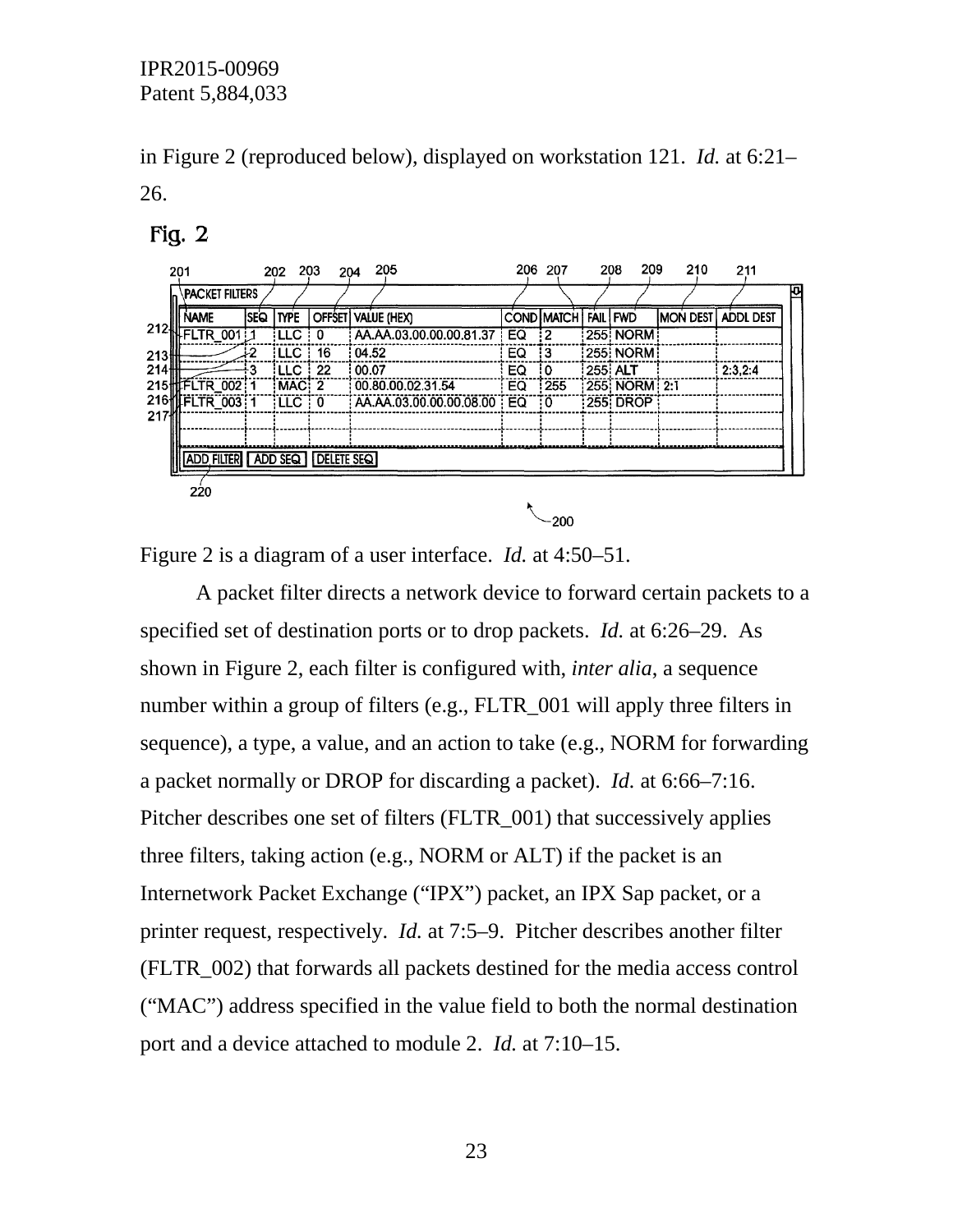# *2. Claims 1, 2, 15, and 23*

Regarding claim 1, Petitioner contends that Pitcher's LAN switch, which uses data communications protocols, such as TCP/IP, and forwards packets to specified destination ports, inherently discloses "opening a data stream to send a message through an interface to an Internet server." Pet. 47. Petitioner further contends that FLTR\_002 and FLTR\_001 (both discussed above) are a filter specifying immediate action and a filter specifying deferred action, respectively. *Id.* at 45–48 (citing Ex. 1010 ¶¶ 99–102). According to Petitioner and Dr. Knutson, packets are compared to these filters to determine whether to allow the packet to be transmitted normally ("NORM") or to prevent the packets from being transmitted ("DROP"). *Id.* at 48–49 (citing Ex. 1010 ¶¶ 105–07). As to the corresponding filtering limitations in independent claims 15 and 23, Petitioner refers back to its evidence and argument for claim 1, noting, for claim 23, that Pitcher's filters operate on incoming messages as well as outgoing messages. *Id.* at 49–50.

Patent Owner argues that Pitcher's filters do not operate between the Presentation and Application Layers of the ISO protocol model (Layers 6 and 7). PO Resp. 24. Rather, Patent Owner argues, Pitcher states that its filtering methods are performed "on a network device such as LAN switch 100" and that its "network devices such as a LAN switch or bridge operate at the MAC sublayer of the *Data Link* layer of the OSI model." *Id.* at 24–25 (quoting Ex. 1005, 6:21–26, 6:33–37). Dr. Tygar testifies that the Data Link Layer is a Layer 2 protocol. Ex. 2002 ¶ 39. Petitioner conceded at the oral argument that Pitcher does not disclose filters that operate at Layers 6 and 7. Tr. 9:14–23.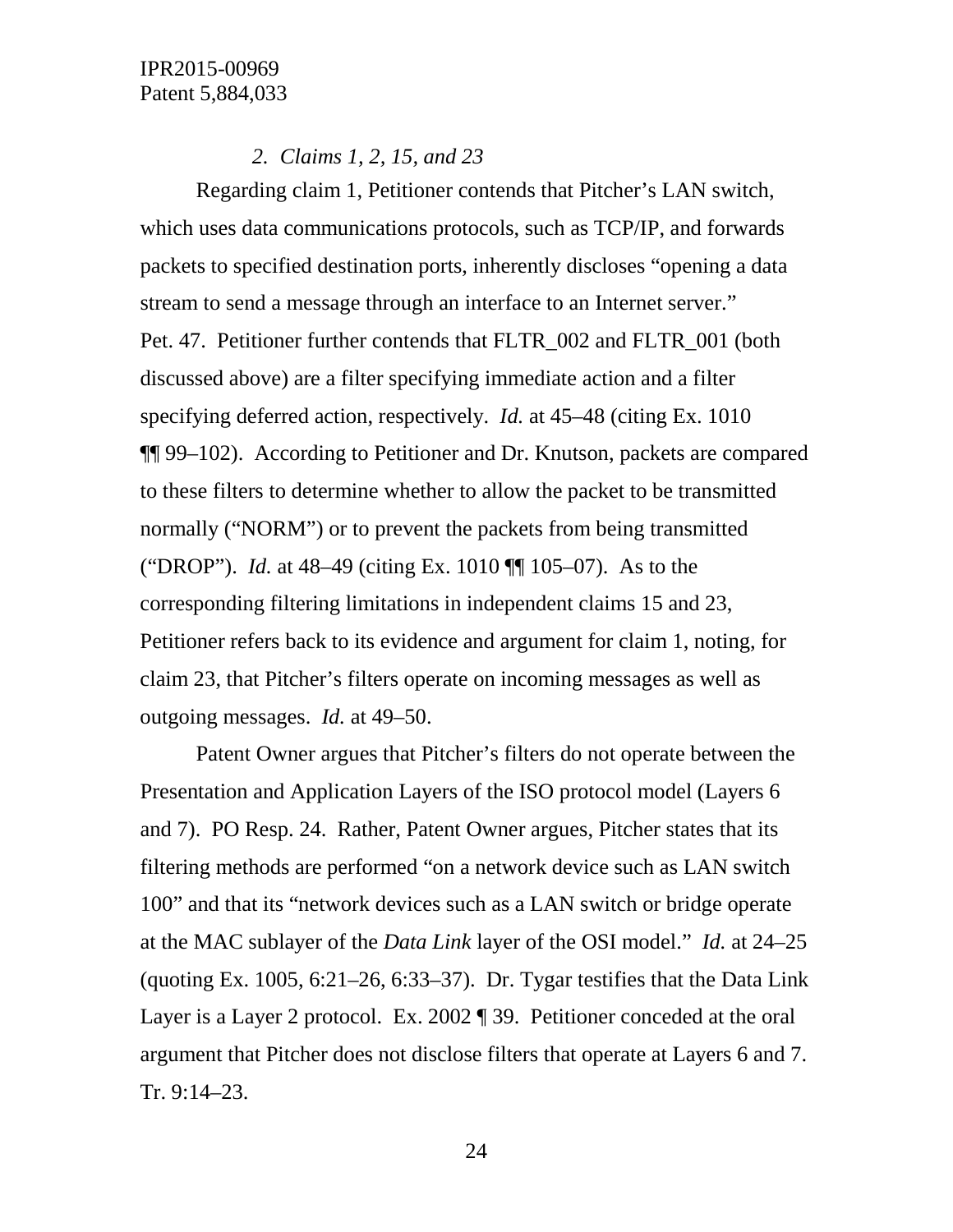Each of independent claims 1, 15, and 23 recites "filters specifying immediate action" and "filters specifying deferred action." As explained in Section II.B.3 above, per our claim construction, both of these terms require filters that "operate between the Presentation and Application Layers of the seven-layer ISO protocol model." Based on Patent Owner's evidence and Petitioner's corresponding concession, we find that Pitcher does not disclose filters that operate between the Presentation and Application Layers of the ISO protocol model. Accordingly, we find that Petitioner has not shown, by a preponderance of the evidence, that Pitcher anticipates any of claims 1, 15, and 23.

Claim 2 depends from claim 1. We have considered Petitioner's evidence as to claim 2. Pet. 50–51. This evidence, however, does not overcome the above-noted deficiencies in Petitioner's showing as to claim 1. Accordingly, Petitioner has not shown by a preponderance of the evidence that Pitcher anticipates claim 2.

### *D. Alleged Obviousness over Pitcher*

Petitioner contends that claim 9 would have been obvious over Pitcher. Claim 9 depends from claim 1 and recites "wherein steps (a)–(d) are all performed by a client computer, step (b) including maintaining the database in storage residing on the client computer."

A claim is unpatentable under 35 U.S.C. § 103(a) if the differences between the claimed subject matter and the prior art are "such that the subject matter as a whole would have been obvious at the time the invention was made to a person having ordinary skill in the art to which said subject matter pertains." We resolve the question of obviousness on the basis of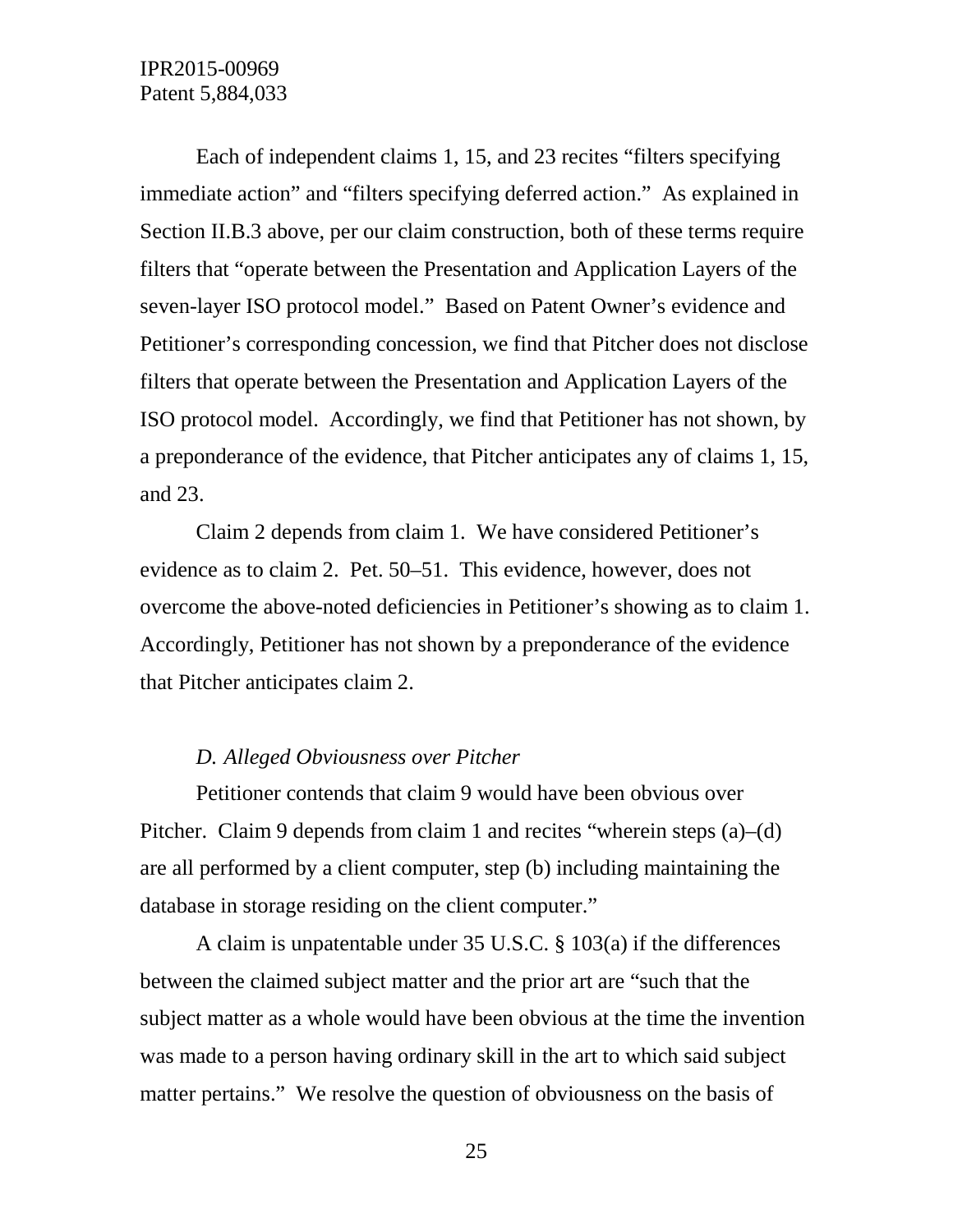underlying factual determinations, including: (1) the scope and content of the prior art; (2) any differences between the claimed subject matter and the prior art; (3) the level of skill in the art;<sup>[4](#page-25-0)</sup> and (4) objective evidence of nonobviousness, i.e., secondary considerations.[5](#page-25-1) *See Graham v. John Deere Co.*, 383 U.S. 1, 17–18 (1966). In an obviousness analysis, some reason must be shown as to why a person of ordinary skill would have combined or modified the prior art to achieve the patented invention. *See Innogenetics, N.V. v. Abbott Labs.*, 512 F.3d 1363, 1374 (Fed. Cir. 2008).

We have considered Petitioner's argument and evidence as to claim 9, including Dr. Knutson's testimony. Pet. 51–52 (citing Ex. 1010 ¶¶ 115–18). This evidence, however, does not overcome the above-noted deficiencies in Petitioner's showing as to claim 1. Specifically, Petitioner does not contend that the limitations of claim 1 we find missing from Pitcher, nevertheless, would have been obvious over Pitcher. Accordingly, we conclude that Petitioner has not shown by a preponderance of the evidence that claim 9 would have been obvious over Pitcher.

<span id="page-25-0"></span> <sup>4</sup> The parties essentially agree that a skilled artisan would have had a bachelor's degree or higher in a relevant field (electrical engineering, computer science, computer engineering, or the like). Pet. 10; PO Resp. 12. Petitioner proposes that a skilled artisan would have had two or more years of industry experience, while Patent Owner proposes one to two years. Pet. 10; PO Resp. 12. We do not discern a meaningful difference in the parties' respective proposals that would affect this proceeding. Indeed, Patent Owner acknowledges that its proposal "is similar to the level of skill in the art proposed by [Petitioner]." PO Resp. 12.

<span id="page-25-1"></span><sup>&</sup>lt;sup>5</sup> The record does not contain any evidence of secondary considerations.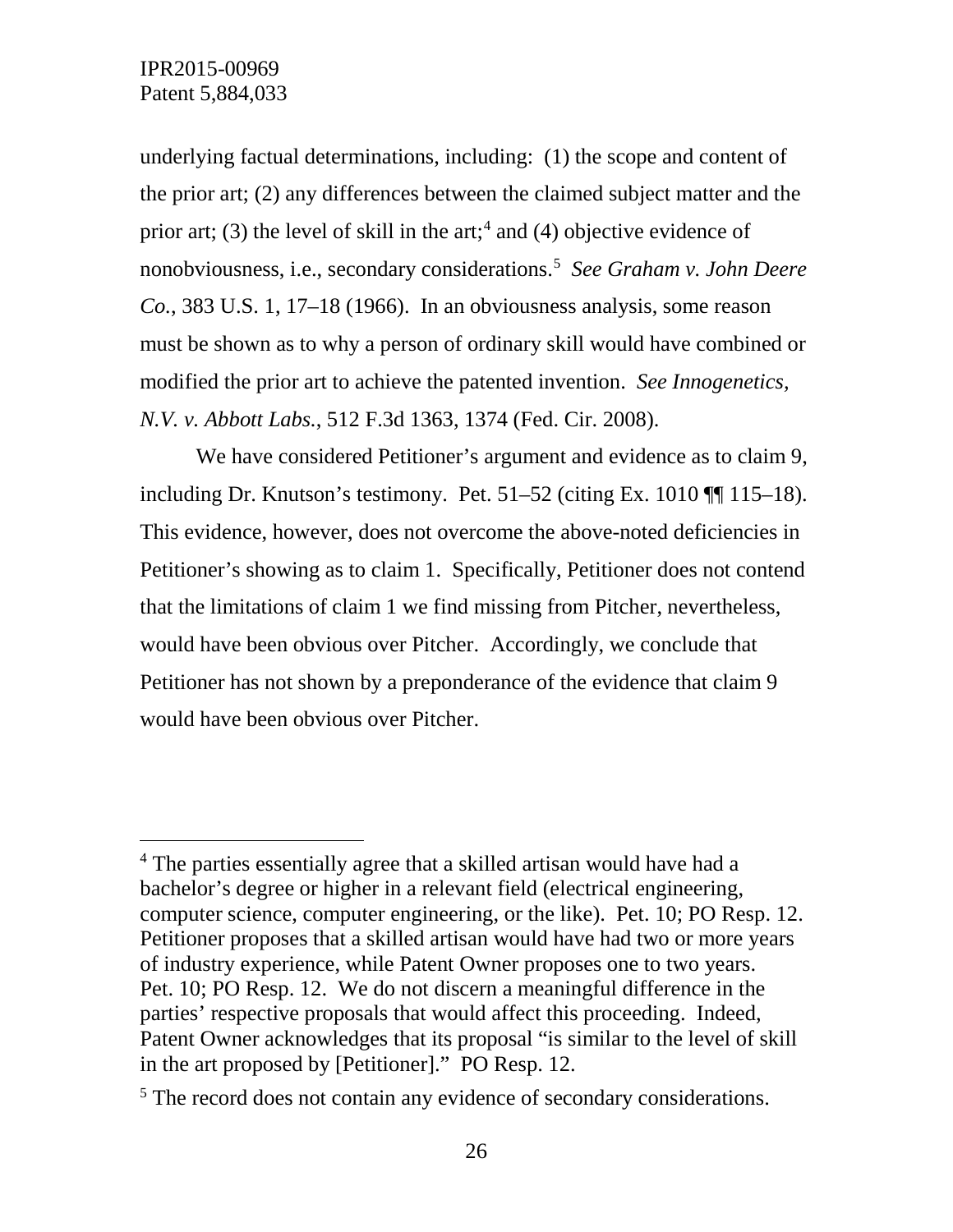### III. CONCLUSION

Petitioner has not demonstrated by a preponderance of the evidence that claims 1, 2, 15, and 23 are anticipated by Pitcher. Petitioner also has not demonstrated by a preponderance of the evidence that claim 9 would have been rendered obvious by Pitcher.

#### IV. ORDER

For the reasons given, it is:

ORDERED, Petitioner has failed to demonstrate by a preponderance of the evidence that any of challenged claims 1, 2, 9, 15, and 23 of U.S. Patent No. 5,884,033 is unpatentable; and

FURTHER ORDERED, because this is a final written decision, the parties to this proceeding seeking judicial review of our Decision must comply with the notice and service requirements of 37 C.F.R. § 90.2.